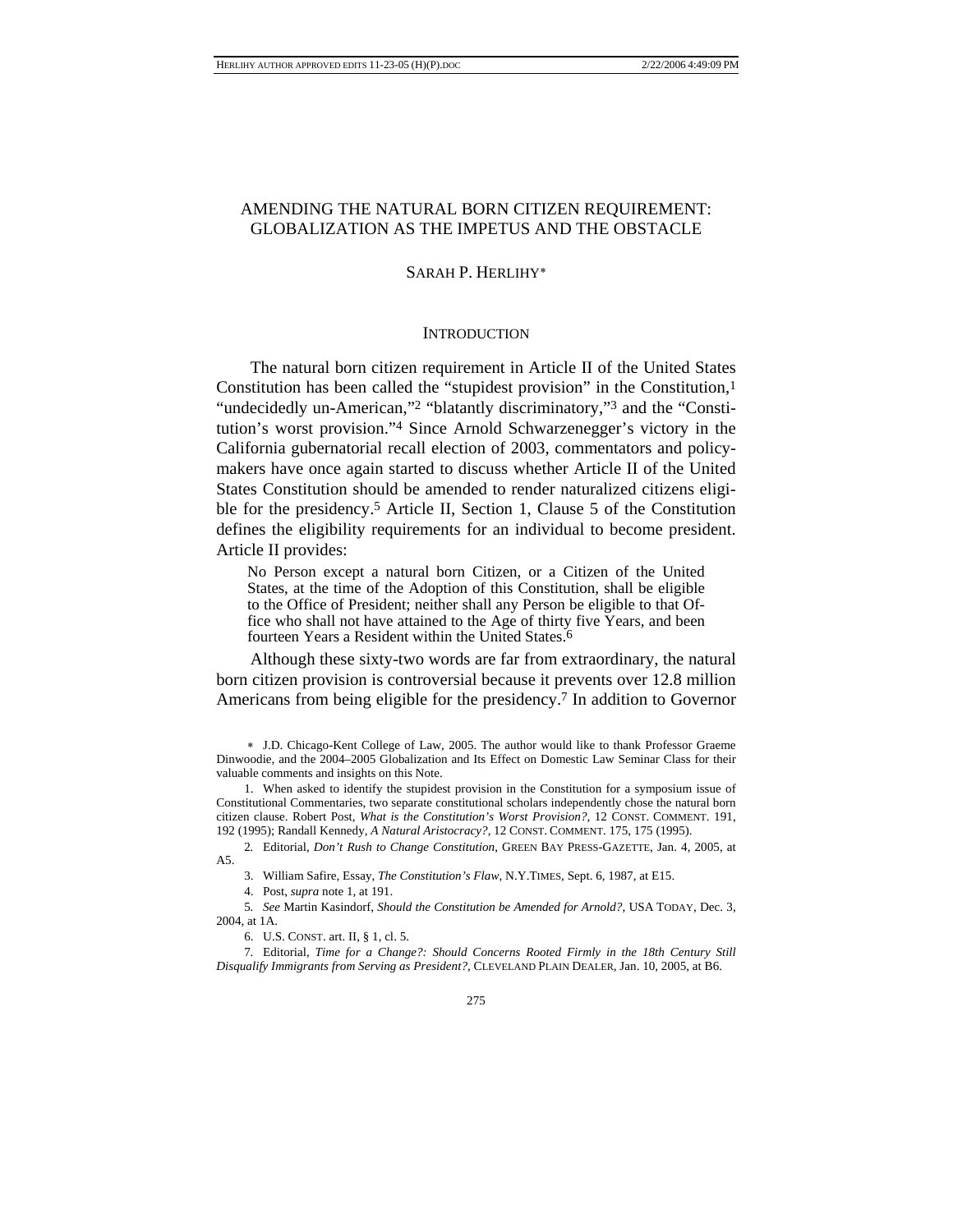Schwarzenegger, the natural born citizen clause prohibits many other prominent Americans from becoming president, including Michigan Governor Jennifer Granholm,8 former Secretaries of State Madeleine Albright and Henry Kissinger, Labor Secretary Elaine Chao,9 and over 700 Medal of Honor Winners.10 Even though many of these individuals have served in high political positions or fought in a war on behalf of America, they are not able to become president simply because they were not born in the United States.11

The natural born citizen clause of the United States Constitution should be repealed for numerous reasons. Limiting presidential eligibility to natural born citizens discriminates against naturalized citizens, is outdated and undemocratic, and incorrectly assumes that birthplace is a proxy for loyalty. The increased globalization of the world continues to make each of these reasons more persuasive. As the world becomes smaller and cultures become more similar through globalization, the natural born citizen clause has increasingly become out of place in the American legal system. However, even though globalization strengthens the case for a Constitutional amendment, many Americans argue against abolishing the requirement. In a recent USA Today/CNN/Gallup Poll taken November 19–21, 2004, only 31% of the respondents favored a constitutional amendment to abolish the natural born citizen requirement while 67% opposed such an amendment.<sup>12</sup> Although some of the reasons for maintaining the natural born citizen requirement are rational, many of the reasons are based primarily on emotion. Therefore, although globalization is one impetus that should drive Americans to rely on reason and amend the Constitution, this paper argues that common perceptions about globalization ironically will convince Americans to rely on emotion and oppose a Constitutional amendment.

Part one of this paper provides a brief history and overview of the natural born citizen requirement. Part two discusses the rational reasons for

 10. Vicki Haddock, *President Schwarzenegger?: Some Think It's Time to Stop Excluding Foreign-Born Citizens from Serving in the Oval Office*, S. F. CHRON., Nov. 2, 2003, at D1.

11*. A Constitutional Anachronism*, Editorial, N.Y. TIMES, Sept. 6, 2003, at A10. The United States Code clarifies some of the ambiguities regarding who is and who is not considered a natural born citizen. *See* 8 U.S.C. §§ 1401–1408 (2000).

12. Kasindorf, *supra* note 5, at 2A.

 <sup>8.</sup> Jennifer Granholm was born in Canada and moved with her family to the U.S. when she was four years old. Myriam Marquez, Editorial, *No Terminating Inevitable Tugs of the Heart*, ORLANDO SENTINEL, Oct. 24, 2004, at G3.

 <sup>9.</sup> Kasindorf, *supra* note 5, at 2A (noting that Madeleine Albright was born in Czechoslovakia and Henry Kissinger was born in Germany); *Time for a Change?: Should Concerns Rooted Firmly in the 18th Century Still Disqualify Immigrants from Serving as President?*, *supra* note 7, at B6 (noting that Elaine Chao was born in Taiwan).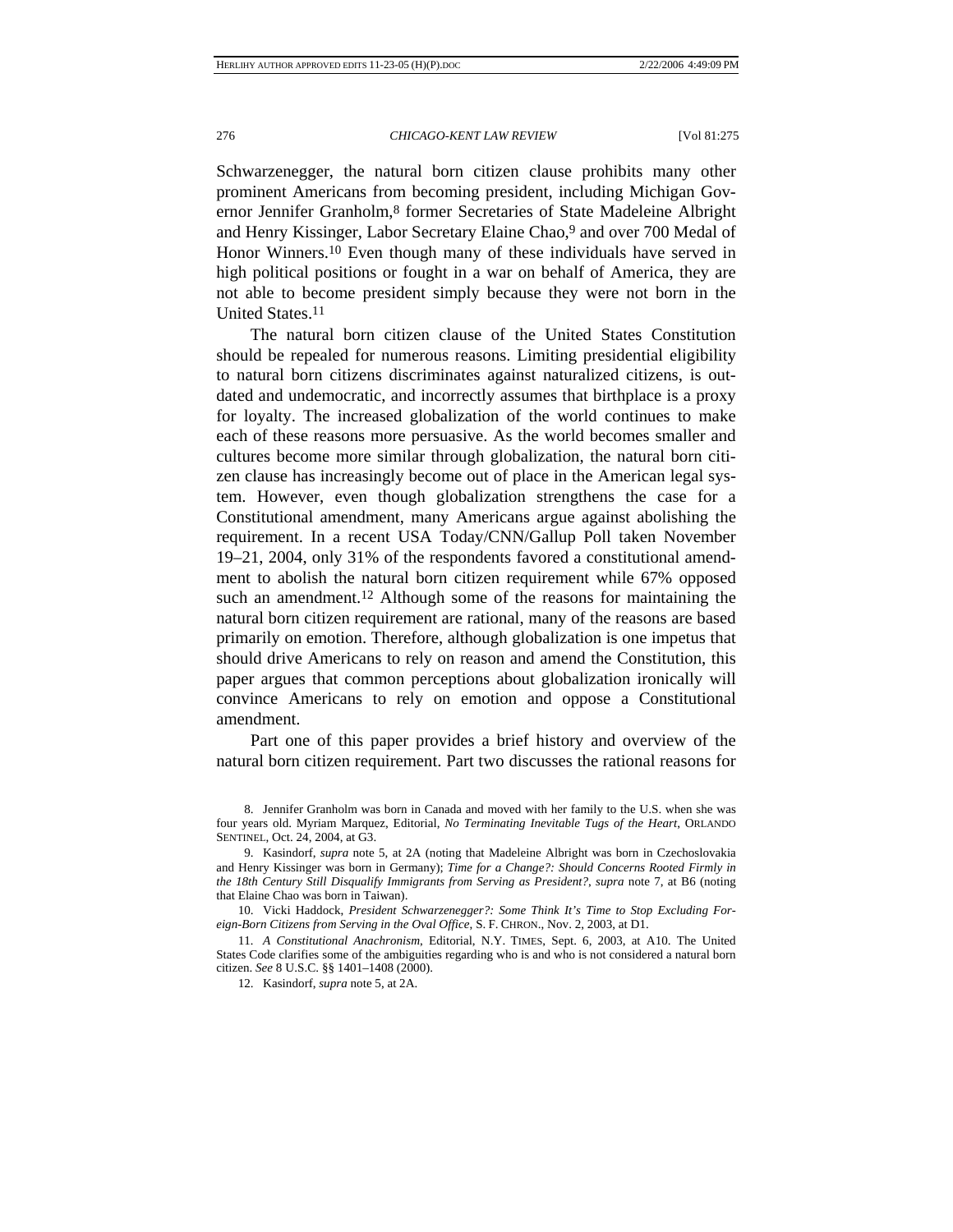abolishing this requirement and describes why the increase in globalization makes abolishing the natural born citizen requirement more necessary than ever. Part three presents the arguments against allowing naturalized citizens to be eligible for the presidency and identifies common beliefs about globalization that will cause Americans to rely on emotion and oppose a Constitutional amendment.

# I. HISTORY AND BACKGROUND OF THE NATURAL BORN CITIZEN REQUIREMENT

For a provision that excludes millions of Americans from having the opportunity to become the next American president, the natural born citizen requirement was added to the Constitution with surprisingly little fanfare. Unlike many other Constitutional provisions that were debated during the Constitutional Convention or analyzed in the Federalist Papers, very little written evidence exists regarding the addition of the natural born citizen requirement to the presidential eligibility clause.13 Despite the lack of clear evidence, many commentators trace the origin of the provision to a letter written by John Jay, the future first Chief Justice of the U.S. Supreme Court, to George Washington during the Constitutional Convention in 1787.14 The letter recommended that the drafters provide a strong check against the admission of foreigners into the government and expressly require that the commander-in-chief be a natural born citizen.<sup>15</sup> Specifically, Jay wrote:

Permit me to hint, whether it would be wise and seasonable to provide a strong check to the admission of Foreigners into the administration of our national Government; and to declare expressly that the Command in Chief of the American army shall not be given to nor devolve on, any but a natural born Citizen.16

Many commentators believe that Jay wrote this letter to respond to a rumor that the Convention was secretly designing a monarchy to be ruled by a foreign power.17 Regardless of whether this letter prompted the inclusion of the natural born citizen requirement, many believe that, at the time of the drafting of the Constitution, Americans had a general fear of foreign influence after witnessing "how Austria, Prussia, and Russia infiltrated

<sup>13</sup>*. Time for a Change?: Should Concerns Rooted Firmly in the 18th Century Still Disqualify Immigrants from Serving as President?*, *supra* note 7, at B6.

 <sup>14.</sup> Charles Gordon, *Who Can Be President of the United States: The Unresolved Enigma*, 28 MD. L. REV. 1, 5 (1968).

<sup>15</sup>*. Id.*

<sup>16</sup>*. Id.*

<sup>17</sup>*. Id.*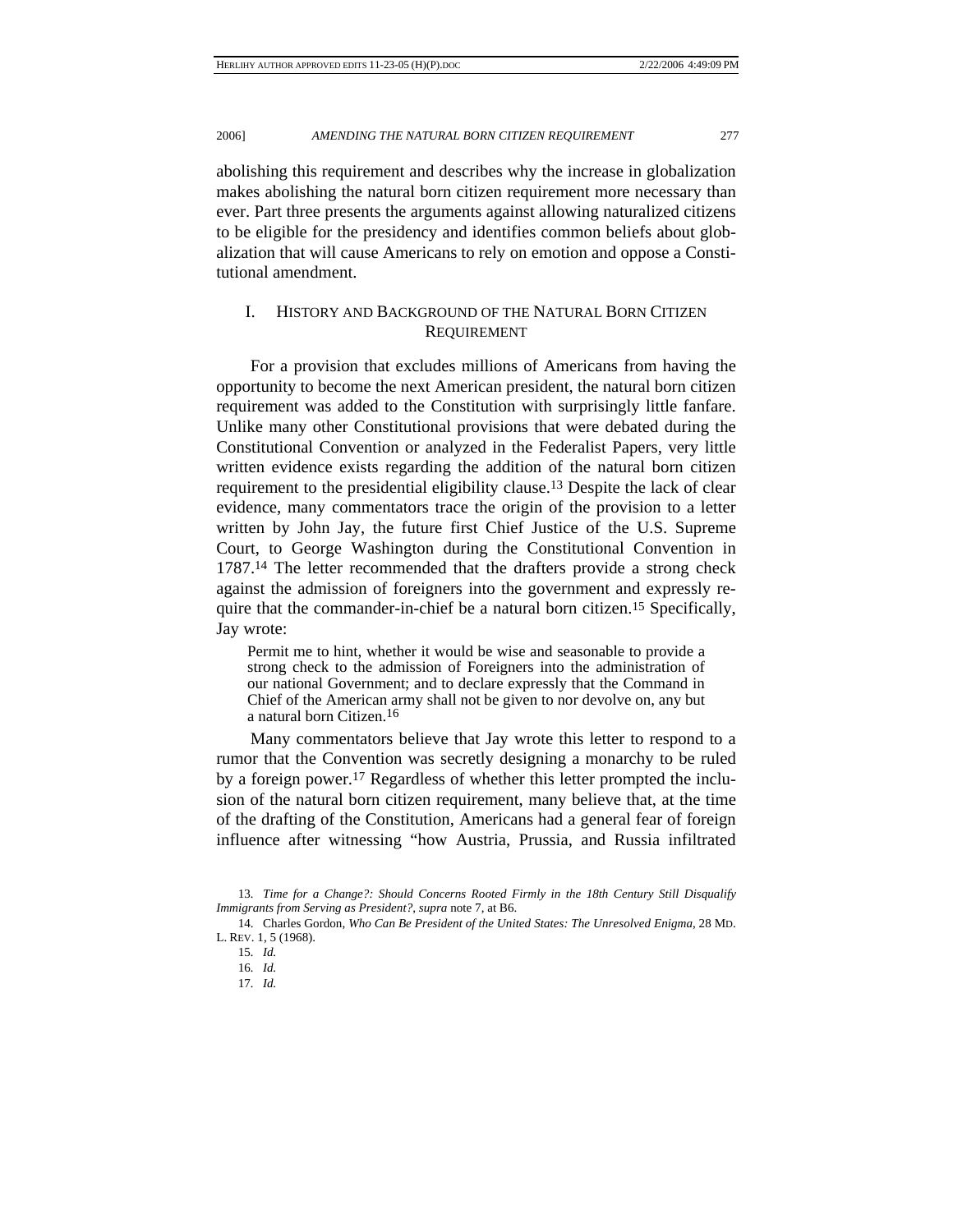Poland and carved up that country for themselves."18 Additionally, some believe that the Founding Fathers were concerned about the possibility that the power of the new government would end up in the hands of a single leader.19 Furthermore, at the time of the Constitution's drafting, each state defined citizenship in its own way; therefore, some historians speculate that the natural born citizen provision was adopted in an effort to ensure that every citizen who was eligible for the presidency achieved citizenship in the same manner.20 Yet, even though commentators, scholars, and historians have tried to determine exactly why the Founding Fathers adopted this phrase, "no explanation of the origin or purpose of the presidential qualification clause appears anywhere in the recorded deliberations of the Convention."21

Despite the fact that limited information exists about why the founding fathers included the natural born citizen requirement in the Constitution, Article II has never been amended since the adoption of the Constitution in 1789. Throughout the years, several members of Congress have proposed changing the natural born citizen requirement to allow naturalized citizens to become President,<sup>22</sup> but none of these proposed amendments has generated two-thirds of the Congressional votes needed to be presented to the states for ratification.23 Most recently, Senator Orrin Hatch, a Republican from Utah and former Chairman of the Senate Judiciary Committee, proposed an amendment that would allow an immigrant who has been naturalized for twenty years to run for President.<sup>24</sup> The Senate Judiciary Committee held a hearing on the amendment in October 2004 but took no action.25 United States Representative Dana Rohrabacher from California has also introduced a similar Constitutional amendment in the House.26 Additionally, Representative Vic Snyder from Arkansas has pro-

18. Haddock, *supra* note 10, at D1.

 19. It is reported that the fear of foreign influence gave rise to the Electoral College because people believed that foreign agents would find it impossible to penetrate and corrupt a presidential election due to the existence of the Electoral College system. Ray O'Hanlon, *Arnie Could Break Presidential Mould; Letter From New York*, IRISH NEWS, Oct. 14, 2003, at 8.

20. Haddock, *supra* note 10, at D1.

 21. J. Michael Medina, *The Presidential Qualification Clause in this Bicentennial Year: The Need to Eliminate the Natural Born Citizen Requirement*, 12 OKLA. CITY U. L. REV. 253, 260 (1987) (quoting Gordon, *supra* note 14, at 4).

 22. The idea of abolishing the natural born citizen requirement has died in Congress more than two dozen times since the 1870s. Kasindorf, *supra* note 5, at 2A.

 23. *Id.* The requirements for amending the Constitution are set forth in Article V of the U.S. Constitution. U.S. CONST. art. V.

 24. Chris Andrews, *White House out of Reach: Not All Americans Are Equal—Path to Presidency Blocked for Naturalized Citizens*, LANSING ST. J., Jan. 9, 2005, at 1A.

25*. Id.*

26*. Id.*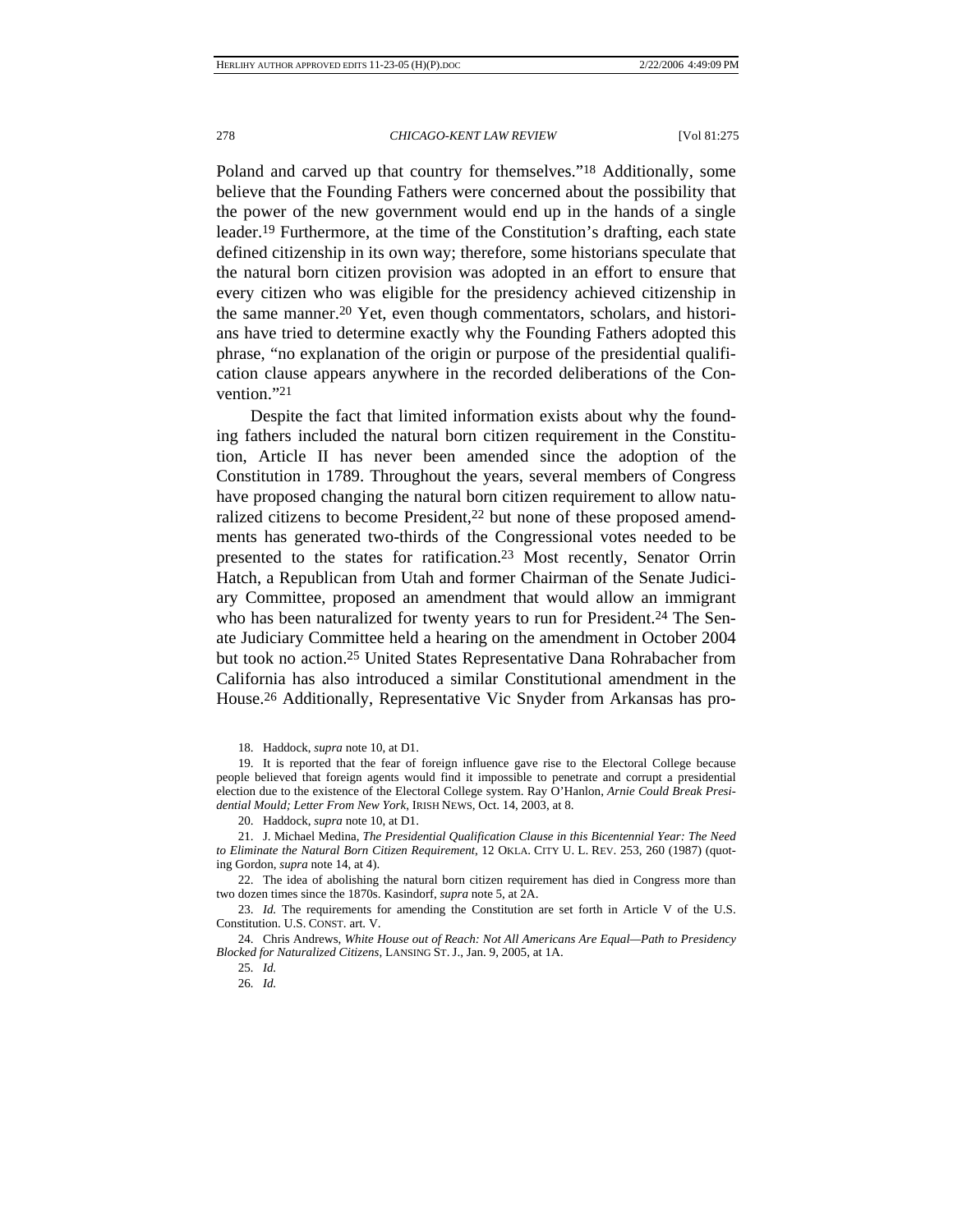posed an amendment that would allow a citizen who has lived in the United States for thirty-five years to become eligible for the presidency.27 In addition to Congressional action, Arnold Schwarzenegger supporters have developed a website and advertised on television advocating a Constitutional amendment to help the amendment process gain momentum.28 Yet, regardless of the recent political action and the political popularity of Arnold Schwarzenegger, the natural born citizen requirement has yet to be changed.

# II. WHY THE INCREASE IN GLOBALIZATION PRESSES FOR AN AMENDMENT TO THE NATURAL BORN CITIZEN REQUIREMENT

Although varying definitions of globalization exist and considerable debate continues regarding the true meaning of globalization, for the purposes of this paper, the term globalization refers to the concept of "goods and services, or social and cultural influences, gradually becom[ing] similar in all parts of the world."29 In other words, globalization can be seen as the process by which cultures and societies are becoming more and more similar because of the increase in communication, ease of travel, media access, and immigration. The process of globalization provides a number of attractive reasons why the natural born citizen requirement should be abolished. This section of the paper identifies some of the reasons why supporters of a Constitutional amendment seek to abolish the natural born citizen requirement and also identifies why the increase of globalization makes each of these reasons more persuasive. Specifically, the natural born citizen requirement is discriminatory, the requirement is outdated and undemocratic, and a person's place of birth is not an effective means of determining whether he or she will be a good president.

## *A. The Natural Born Citizen Requirement Is Discriminatory*

The most frequently cited reason for abolishing the natural born citizen provision is that the provision is discriminatory.30 This provision pre-

 <sup>27.</sup> Joe Mathews, *Maybe Anyone Can Be President: Support Is Growing to Amend the Constitution to Let Foreign-Born Citizens Lead the Nation. So, Which Governor Comes to Mind?*, L.A. TIMES, Feb. 2, 2005, at A1.

<sup>28</sup>*. See* AmendforArnold&Jen, http://www.amendforarnold.com (last visited June 17, 2005).

 <sup>29.</sup> Cambridge Advanced Learners Dictionary, http://dictionary.cambridge.org/define.asp ?key=33184&dict=CALD (last visited June 17, 2005).

 <sup>30.</sup> Some people feel quite strongly that the natural born citizen requirement is discriminatory. John Dean, former counsel to President Nixon, noted, "It will never be known how many potentially great presidents have never even aspired to the office because of the constitutional prohibition. Show me a person who believes that the natural born qualification clause should remain in the Constitution,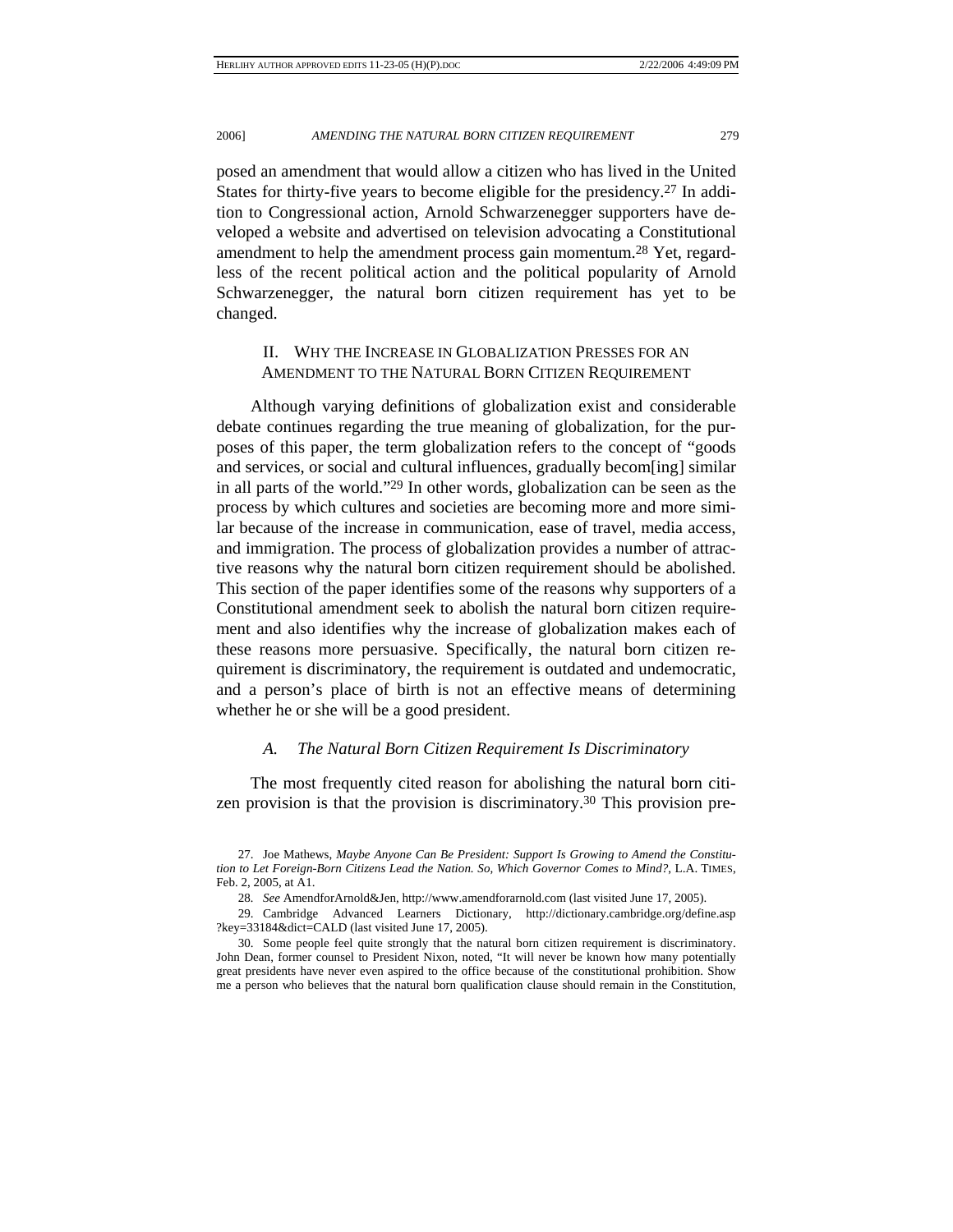vents over 12.8 million Americans, including two governors, numerous statesmen, and 700 Medal of Honor winners, from having the same opportunities as their natural born counterparts.31 Therefore, the natural born citizen requirement does not promote "equality[,] which ought to be the basis of every law."32 This lack of equality is especially abhorrent when one recognizes that the difference between a naturalized citizen and a natural born citizen is arbitrary. For example, many Americans, if asked whether the natural born citizen requirement should be repealed may respond, "No, of course not, only an American should be President." However, this response fails to recognize that naturalized citizens are American citizens. "Under our Constitution, a naturalized citizen stands on an equal footing with the native citizen in all respects, save that of eligibility to the Presidency."33 Moreover, many people would probably agree that a naturalized citizen who is born abroad and adopted by American parents at the age of three months and goes to American schools would have better qualifications to be president than a person who is born in the United States but moves to France at the age of three months, attends French schools, moves back to the United States at the age of forty, enters politics, and runs for the presidency at the age of fifty-four.34 Allowing the natural born citizen in the preceding example to be eligible for the presidency discriminates against the naturalized citizen because it provides the natural born citizen with an opportunity that is not available to the naturalized citizen.

In addition to limiting the opportunities available to one class of citizens and therefore harming those individuals, this type of discrimination also harms America as a whole. Advocates of a Constitutional amendment argue that this provision relegates "naturalized citizens to second-class status."35 Discrimination harms the country because it creates an additional

31. Kasindorf, *supra* note 5, at 2A.

 32. Rosenberger v. Rector and Visitors of Univ. of Va., 515 U.S. 819, 854 (1995) (Thomas, J., concurring) (quoting James Madison, Memorial and Remonstrance Against Religious Assessments, (June 20, 1785), http://press-pubs.uchicago.edu/founders/documents/amendI\_religions43.html).

33. Post, *supra* note 1, at 193 (quoting Luria v. United States, 231 U.S. 9, 22 (1913)).

 34. Article II of the Constitution also requires that a person be a resident of the United States for fourteen years in order to be eligible for the Presidency. U.S. CONST. art. II, § 1, cl. 5.

 35. Safire, *supra* note 3, at E15. Representative Barney Frank, a Democrat from Massachusetts said that the natural born citizen clause "tells immigrants they are somehow flawed." *Drive Aims to Let Foreign-Born Seek Presidency*, TULSA WORLD, Dec. 13, 2004, at A14. *See also* Kennedy, *supra* note 1, at 175 (discussing the natural born citizen clause and noting "[o]ne concrete way of measuring the

and I will show you a bigot, pure and simple." John W. Dean, *The Pernicious "Natural Born" Clause of the Constitution: Why Immigrants Like Governors Schwarzenegger and Granholm Ought to be Able to Become Presidents*, FINDLAW, Oct. 8, 2004, http://writ.news.findlaw.com/dean/20041008.html. "[I]t is absurd that [Arnold Schwarzenegger] and other foreign-born citizens of the U.S. do not have the right to run for president." Joanne Madden, Editorial, *No Right to Run for President*, TORONTO STAR, Jan. 21, 2005, at A17.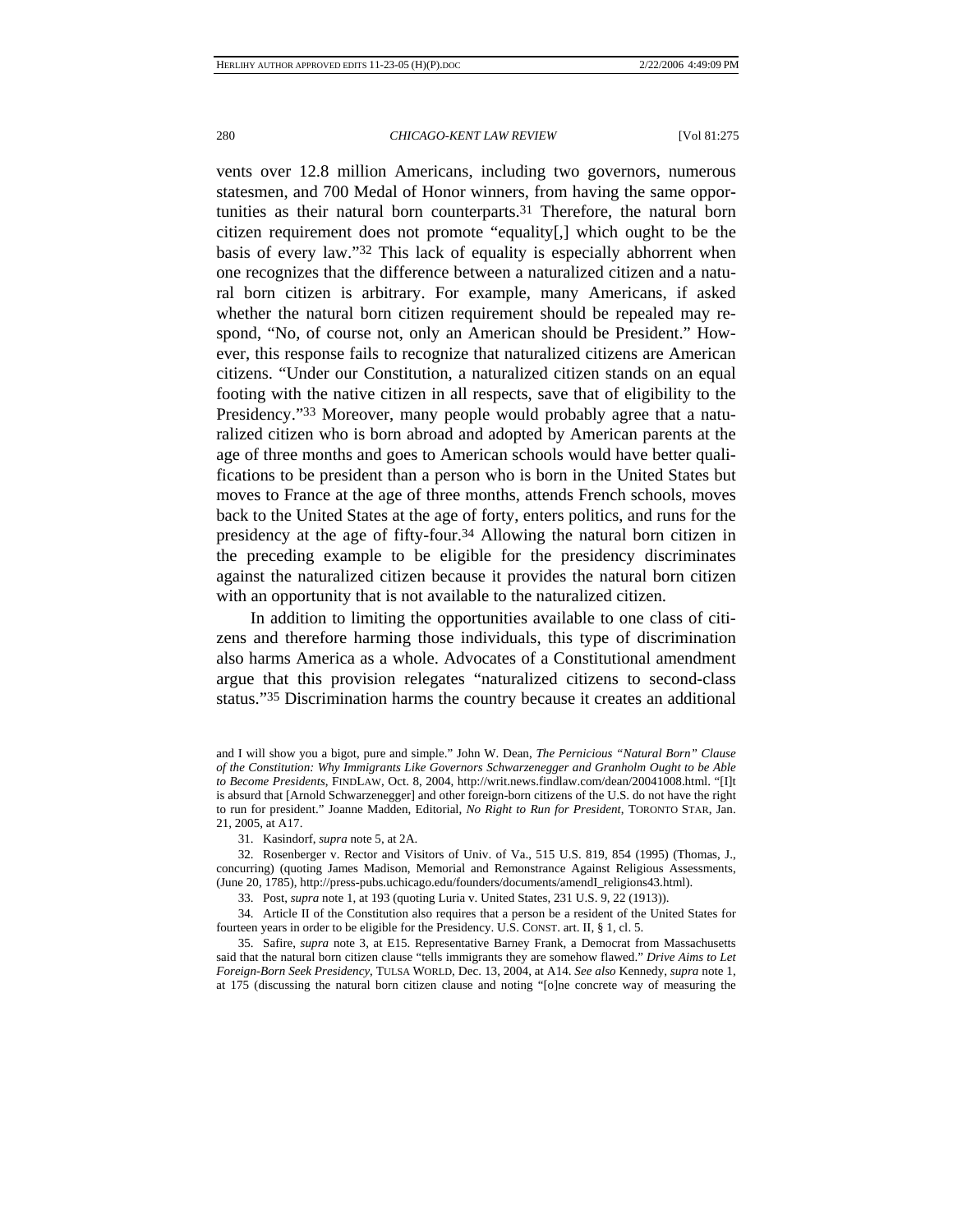dividing line separating one class of Americans from another. In a country divided by race, religion, abortion, and countless other issues, an unjustifiable distinction based on a person's place of birth merely contributes to the internal divisions that already pervade America. Amending the Constitution to abolish this arbitrary distinction would eliminate one more division amongst Americans and would help to ensure that all Americans are treated equally under the law.

Although discrimination between natural born and naturalized citizens has existed since the ratification of the Constitution, globalization dictates that we amend the natural born citizen clause now because discriminating against naturalized citizens in favor of natural born citizens is no longer justified. In 1789, the Founding Fathers presumably included the natural born citizen clause because they were afraid of a foreigner becoming president.36 They were allegedly afraid that a person who was born abroad, in a foreign culture, and with foreign influences would come to America, become president, and take over the country. Today, unlike in 1789, discriminating against naturalized citizens based solely on the fact that they were not born in the United States is no longer justified because globalization has lessened the differences between natural born citizens and foreign-born citizens. The increase in travel, the growth of international economic markets, and the increase in the number of people who are multi-lingual contribute to making people in the world more similar. Globalization is breaking down the differences amongst cultures because people throughout the world now have access to the same information, buy and sell the same products, and frequently travel or move out of their "home" countries during their lifetimes. Accordingly, the natural born citizen requirement no longer serves the same purpose that it did in 1789 when travel was extremely limited and foreign cultures were, in many cases, very different than the culture in America.

In addition to minimizing the differences between cultures, globalization is also one of the reasons $37$  why discrimination against naturalized citizens is as widespread as it is today. Globalization and the homogenization of the world have led to an increase in the number of foreign compa-

extent to which people affiliated with different social groups are full and equal members of this nation is to ask whether a person associated with that group could plausibly be elevated to the highest office in the land"); Editorial, *A More Perfect Democracy: Why Not a Naturalized Citizen for President?*, DALLAS MORNING NEWS, Sept. 28, 2004 ("It doesn't make sense to keep the 12 percent of the U.S. population that was born overseas in a second-class political category.").

<sup>36</sup>*. See supra* p. 277–79.

 <sup>37.</sup> The United States' policy on immigration could also be cited as a reason why discrimination is as widespread as it is today.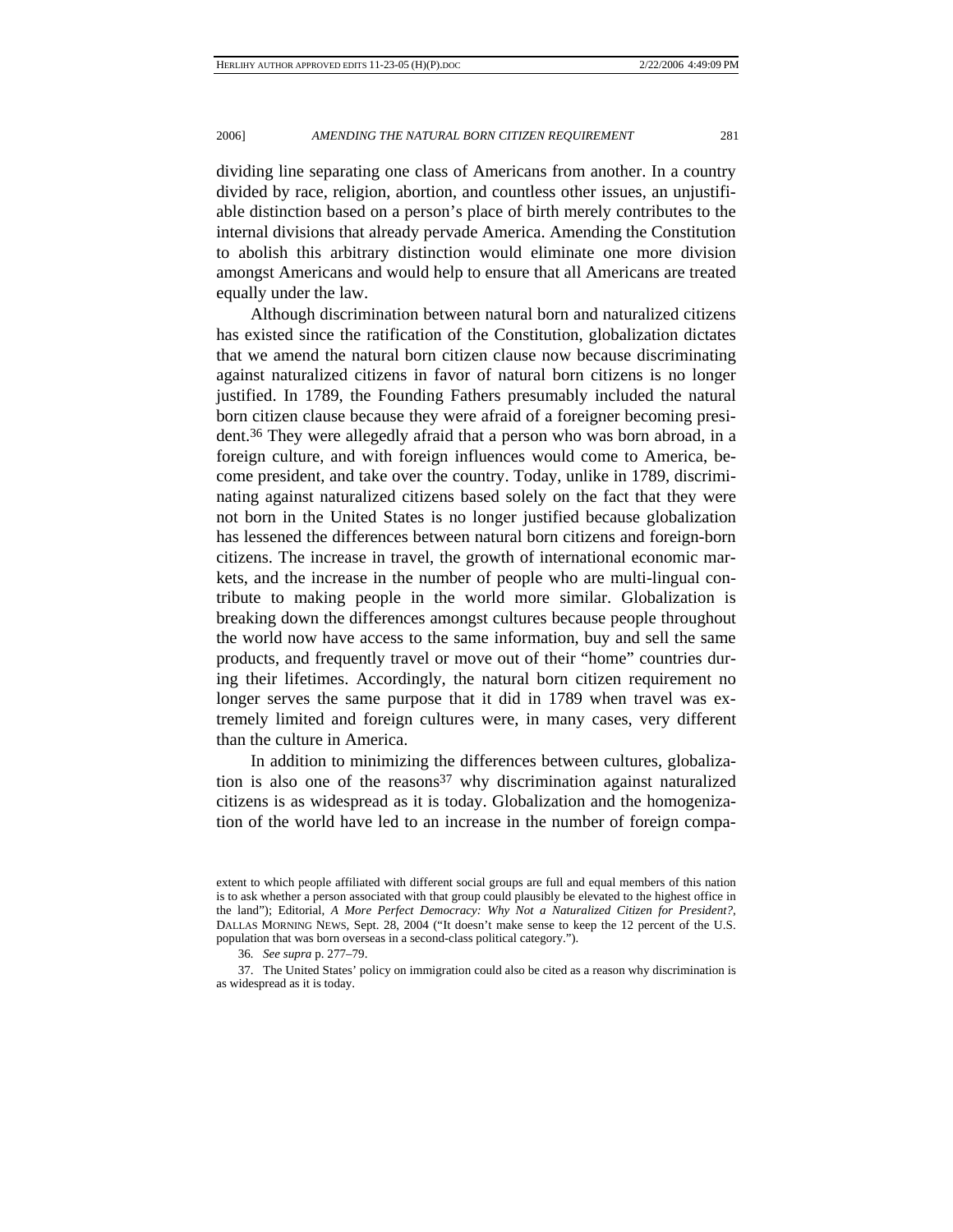nies doing business in America, the number of Americans adopting foreign-born children, and the number of people moving from one country to another.38 These increases result in the number of people being discriminated against being higher than ever. For example, in 2000, there were over nine million naturalized American citizens. However, in 2004, there were over 12.8 million naturalized Americans.39 Therefore, even if there was previously no urgency to amend the natural born citizen requirement because the provision did not discriminate against very many people, the increase of globalization should now compel Americans to pass a Constitutional amendment because the natural born citizen requirement discriminates against more Americans with each passing year.

## *B. The Natural Born Citizen Clause Is Outdated*

Those opposed to the natural born citizen clause also argue that the clause is outdated.40 Specifically, the increase of globalization has made this provision a relic of the past. Over 200 years have passed since the original drafting of the natural born citizen clause. During those 200 years, technological innovations have made it possible for people to travel and move from one country to another during their lifetimes, and the growth and development of the world market has created a need for people to move from one country to another because companies have to staff their offices, manufacturing facilities, and retail outlets throughout the world.

Additionally, considering that the Founding Fathers presumably included the natural born citizen clause in the Constitution partly out of fear of foreign subversion, the current stability of the American government and the intense media scrutiny of presidential candidates virtually eliminates the possibility of a "foreigner" coming to America, becoming a naturalized citizen, generating enough public support to become president, and somehow using the presidency to directly benefit his homeland. The successful implementation and maintenance of a separation of power amongst the

<sup>38</sup>*. See Let Arnold Run*, ECONOMIST, Dec. 18, 2004, at 16 (noting that the need to abolish the natural born citizen clause has "become more pressing with the ever larger numbers of people flowing into the country"). *Compare* James C. Ho, *Unnatural Born Citizens and Acting Presidents*, 17 CONST. COMMENT. 575, 575 n.2 (2000) (noting that in 1997, there were over nine million naturalized citizens in the United States), *with* Kasindorf, *supra* note 5, at 2A (recognizing that there are currently over 12.8 million naturalized citizens in the United States).

 <sup>39.</sup> Kasindorf, *supra* note 5, at 2A*.*

 <sup>40.</sup> Proponents of a constitutional amendment argue that the prohibition against naturalized citizens being president is "archaic" and "even xenophobic." *Drive Aims to Let Foreign-Born Seek Presidency*, *supra* note 35, at A14. *See also* Madden, *supra* note 30, at A17 (referring to the natural born citizen requirement as "a relic from the past" and stating that the Constitution's "qualifications for the office of president have become outdated and out of step with modern American society").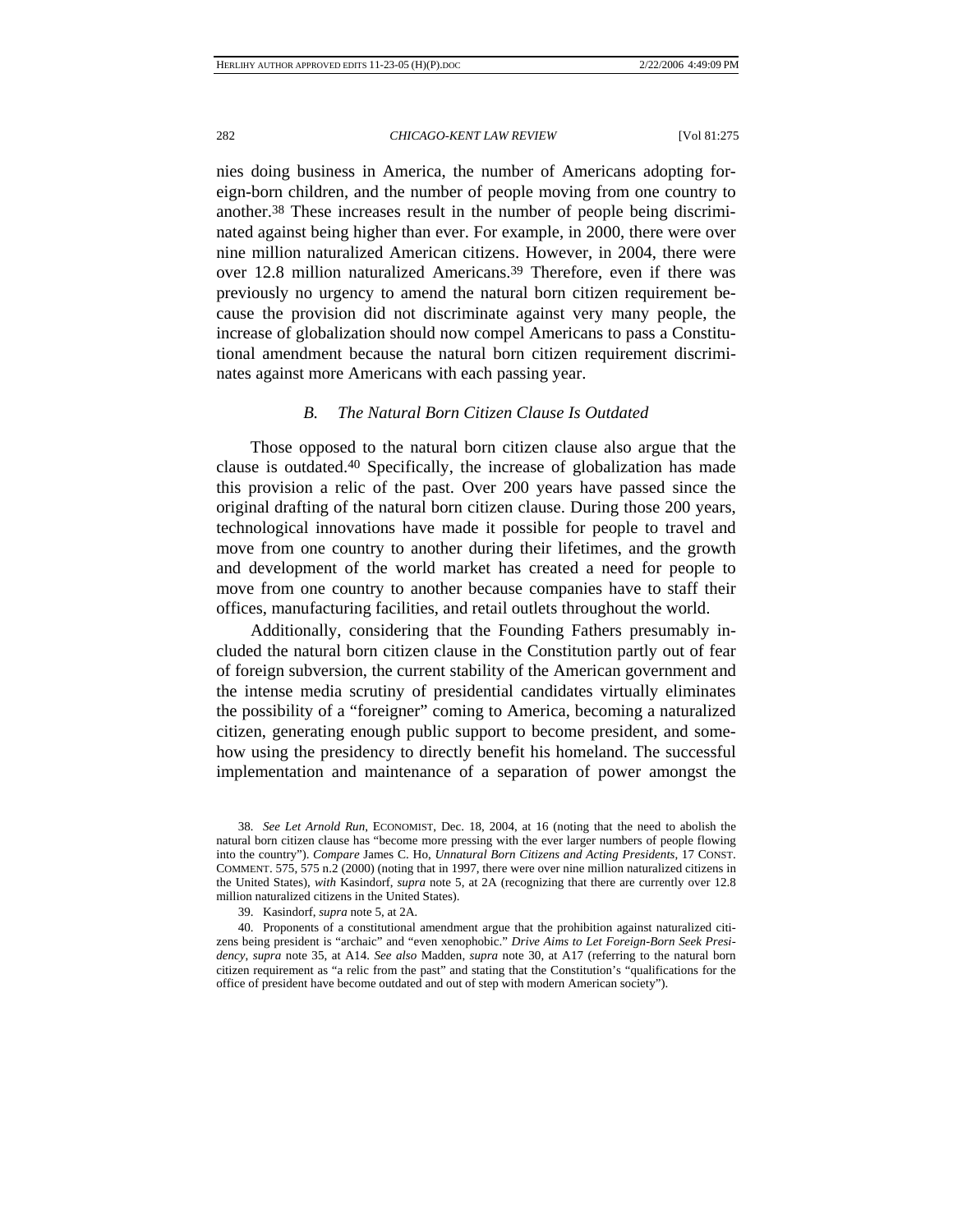branches of government as well as the effective checks and balances in today's government make this scenario extremely unlikely. Therefore, because the basis for initially including the natural born citizen clause is no longer as necessary as it once may have been, the requirement has become an outdated remnant from a previous era. It is a remnant that should be repealed because globalization has caused the world to change significantly since the time of the drafting of the Constitution, and because the federal government is no longer as open to the possibility of foreign subversion as it might have been in the late 18th century.41

## *C. Place of Birth Is Not a Proxy for Loyalty*

The Constitution should be amended because birthplace is not a proxy for loyalty. One of the reasons for having presidential eligibility requirements is to ensure that the person that Americans choose to be their leader is a "good American." The "leader of the free world" needs to have numerous qualities, and arguably the most important is that the individual be loyal to America. Unfortunately, where a person is born tells nothing of a person's loyalty or whether that person will be a good president. Moreover, place of birth is not something that a person chooses. For example, many Americans view the actor Tom Hanks as a loyal and arguably "good" American, while those same Americans may perceive the actor Martin Sheen as decidedly un-American or disloyal because of his political views. However, both Martin Sheen and Tom Hanks are natural born Americans.42 Similarly, many people consider the comedian Bob Hope to have been a "good" American—after all, he spent countless holidays traveling around the world entertaining U.S. soldiers; yet Bob Hope was not a natural born American citizen. He was born in England.43 In contrast, John Walker Lindh, the twenty-year-old American who was captured while fighting for the Taliban in Afghanistan was born in Washington, D.C., and therefore is eligible to run for President.44

Ultimately, the natural born citizen requirement is illogical because it requires a person's birthplace to act as a proxy for determining an individ-

<sup>41</sup>*. See Let Arnold Run*, *supra* note 38, at 16 (referring to the natural born citizen requirement as an "outdated and pointless piece of discrimination").

 <sup>42.</sup> Tom Hanks was born in Concord, California. Tom Hanks, Wikipedia, http://en.wikipedia.org/wiki/Tom\_Hanks (last visited Sept. 2, 2005). Martin Sheen was born in Dayton, Ohio. Martin Sheen, Wikipedia, http://en.wikipedia.org/wiki/Martin\_Sheen (last visited Sept. 2, 2005).

 <sup>43.</sup> Charlie LeDuff, *Bob Hope Turns 100, With Quiet Thanks for the Memories*, N.Y. TIMES, May 30, 2003, at A18.

 <sup>44.</sup> Paul Bradley, *Lindh, Who Fought For Taliban, Gets 20 Years*, RICHMOND TIMES-DISPATCH, Oct. 5, 2002, at A6.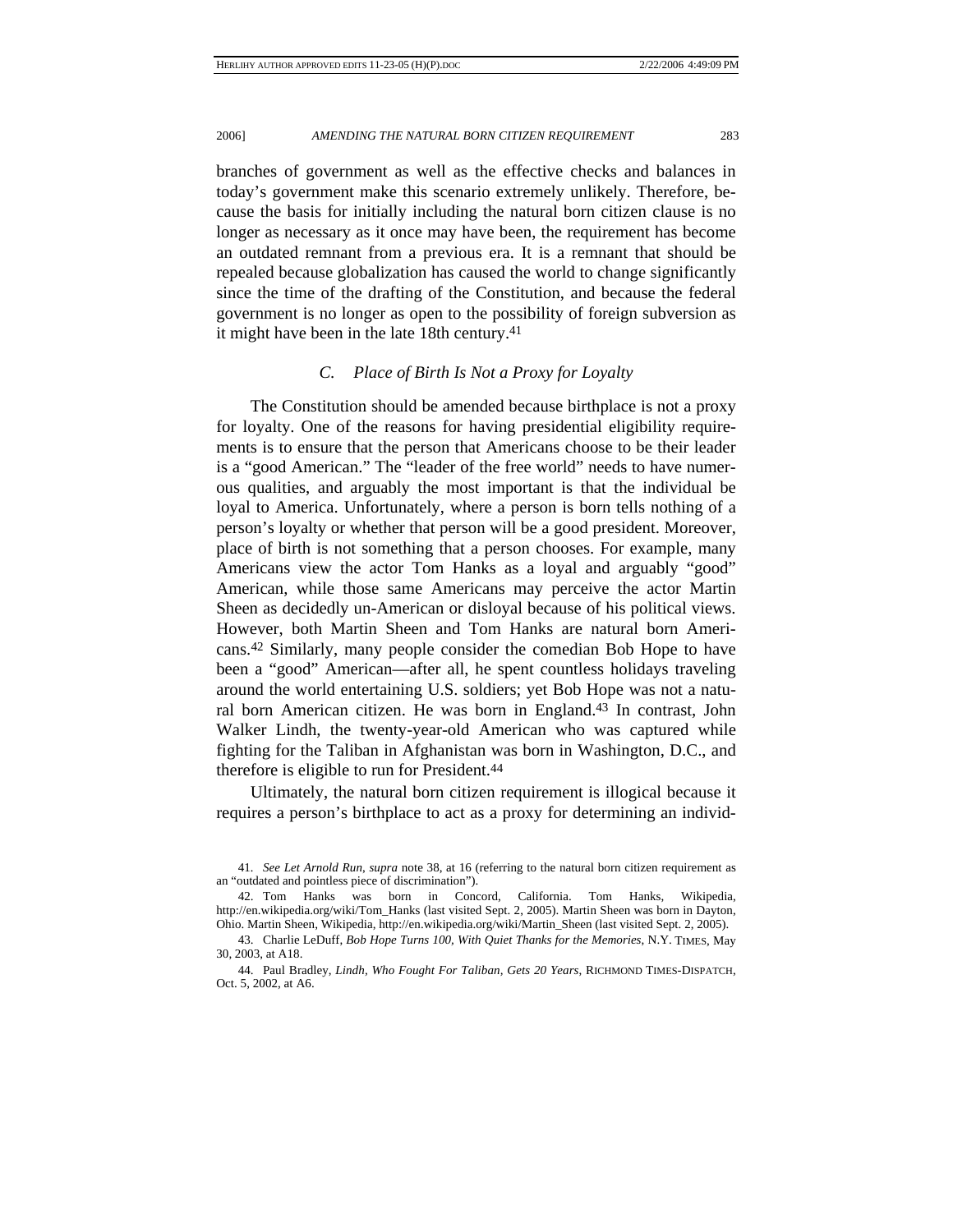ual's loyalty to America. Birthplace may at one time have been a more accurate indicator of persons' loyalty to their native country than it is today because 200 years ago people rarely moved from one country to another. In today's world, people are much more likely to move from one country to another and to raise their children in a country different from the country that is their homeland. This increased movement of people in the world and the resulting lack of differences between cultures decreases the effectiveness of using a person's place of birth as an indicator of that person's loyalty.45 Accordingly, the natural born citizen provision should be repealed because it does not determine whether a person is a loyal American and therefore does not provide insight into whether a person should be eligible for the presidency.

## *D. The Natural Born Citizen Requirement Is Undemocratic*

America is "a land of opportunity."46 People come to America for the opportunities that it provides. They leave their homelands, leave their families, and move to America because they know that they will be treated fairly and have the same opportunities as their next-door neighbors. After all, the Pilgrims originally left England and moved to America to have the opportunity to practice their religion without fear of retaliation. The practice of limiting the opportunities available to people in one segment of the population simply because those people were born in a foreign country runs counter to the American concept of equality. More importantly, limiting presidential eligibility based on place of birth is contrary to the American concept of democracy. The American government is a representative democracy, where American voters vote for the candidate that they choose. Currently, Americans cannot do that. For example, even if every voter wanted to vote for Arnold Schwarzenegger in the next presidential election (implausible as that may be), Governor Schwarzenegger would not be able to become the next President of the United States solely because he was not born in this country. Preventing Americans from being able to vote for the candidate that they choose is undemocratic. Although some may argue that the other presidential qualifications prevent American voters from having

 <sup>45. &</sup>quot;The natural-born citizen requirement embodies the presumption that some citizens of the United States are a bit more authentic, a bit more trustworthy, a bit more American than other citizens of the United States, namely those who are naturalized." Kennedy, *supra* note 1, at 176.

 <sup>46.</sup> Columbus Bd. of Educ. v. Penick, 443 U.S. 449, 486 (1979) (Powell, J., dissenting) (referring to America as the "land of opportunity for diverse ethnic and racial groups"); President William Jefferson Clinton, State of the Union 1995, Jan, 24, 1995 *reprinted in The President's Address: 'We Heard America Shouting*,*'* N.Y. TIMES, Jan. 25, 1995, at A17 ("America has always been a land of opportunity, a land where, if you work hard, you can get ahead.").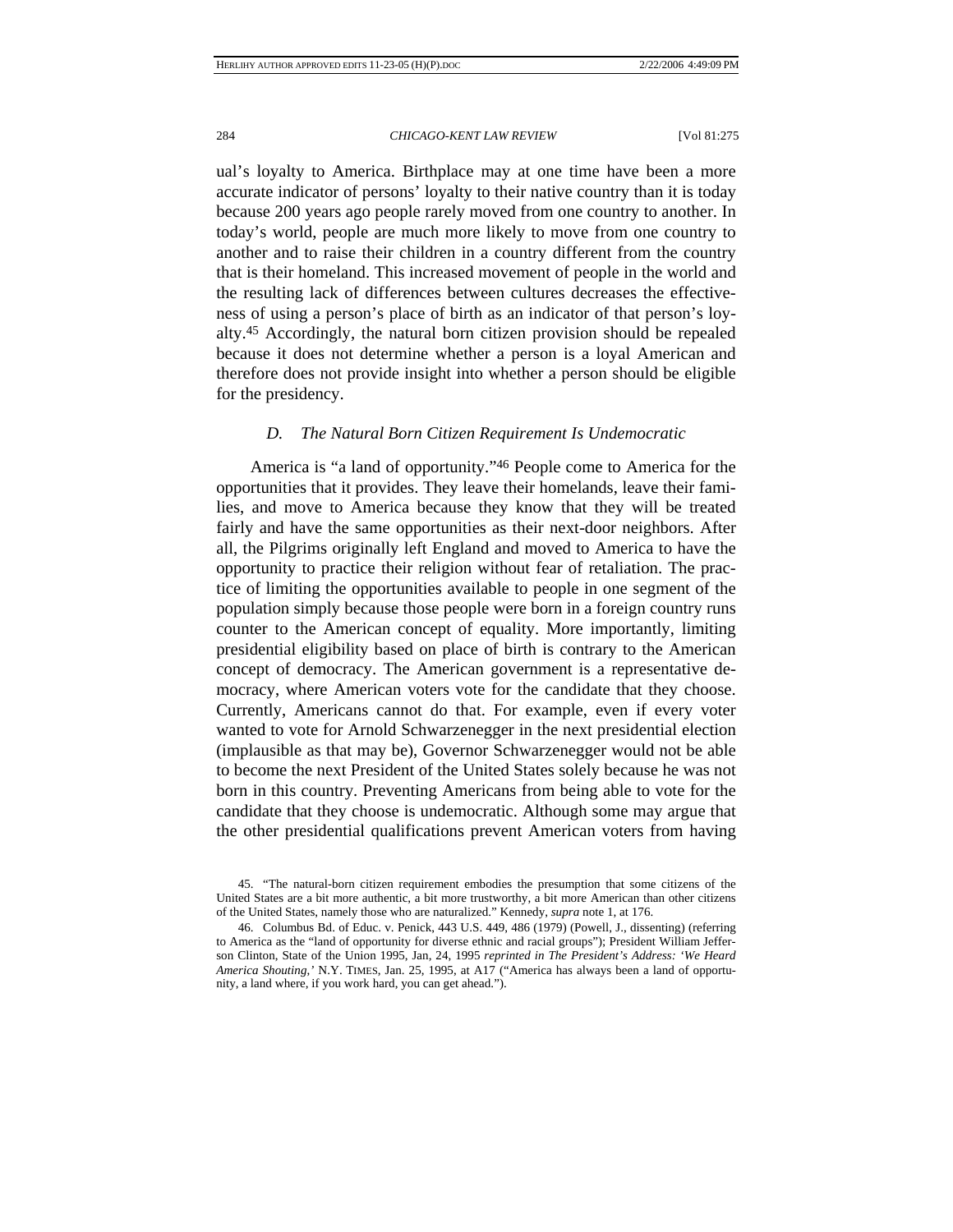the ability to vote for the candidate of their choice, the natural born citizen requirement is inherently different than the other requirements. For example, Americans cannot vote for someone who is under the age of thirty-five or for someone who has not lived in the United States for fourteen years. However, the requirement that someone be a natural born citizen is inherently different than the other qualifications because a person's place of birth is immutable. Barring calamity, a thirty-three-year-old will eventually become thirty-five years old. Similarly, a person who is unable to meet the fourteen-year residency requirement could move to the United States and live here for fourteen years in order to be eligible for the presidency. A person's age and length of residency are not immutable. They can change as time progresses, and when they do, the American public will be able to use the democratic system to vote for the candidate of their choice. In contrast, the requirement that a person be a natural born citizen is undemocratic because it prevents Americans from ever having the opportunity to vote for a naturalized citizen.

Additionally, globalization is the impetus that should compel Americans to change this practice of only allowing natural born citizens to be president because one of America's major exports is its belief in democracy and the beliefs surrounding the democratic system. Specifically, throughout its history, America has consistently tried to encourage other nations to adopt democratic systems and to convince other countries that freedom of speech, free press, and equality for every citizen are necessary ingredients for a successful democracy.47 Globalization and the increase of movement of people between countries make the American concept of democracy more and more visible throughout the world, resulting in other countries looking towards America as an example of a successful democracy.48 The existence of an anti-democratic and discriminatory provision such as the natural born citizen requirement in the American Constitution means that Americans do not "practice what they preach."49 To continue to set the

 47. The current situation in Iraq is the most recent example of America exportation of democracy to other countries.

48. As one commentator testifying before the House Judiciary Committee noted:

Eliminating the natural-born citizen requirement from the Constitution would also send a powerful message to people around the world about this nation's commitment to equal rights. We will judge all or [sic] our citizens on their merits, this change would say, not on their place of birth. In these troubled times, a statement of this type can only serve to enhance our reputation as the world's standard bearer for democratic values.

*Maximizing Voter Choice: Opening the Presidency to Naturalized Americans*: Before the United States Senate Judiciary Committee (Oct. 5, 2004) (written testimony of Professor John Yinger, Trustee Professor of Public Administration and Economics, The Maxwell School of Citizenship and Public Affairs, Syracuse University) *available at* http://judiciary.senate.gov/testimony.cfm?id=1326&wit\_id=3885.

 49. This conflict between what America preaches by exporting democracy and what America practices by maintaining an undemocratic requirement such as the natural born citizen requirement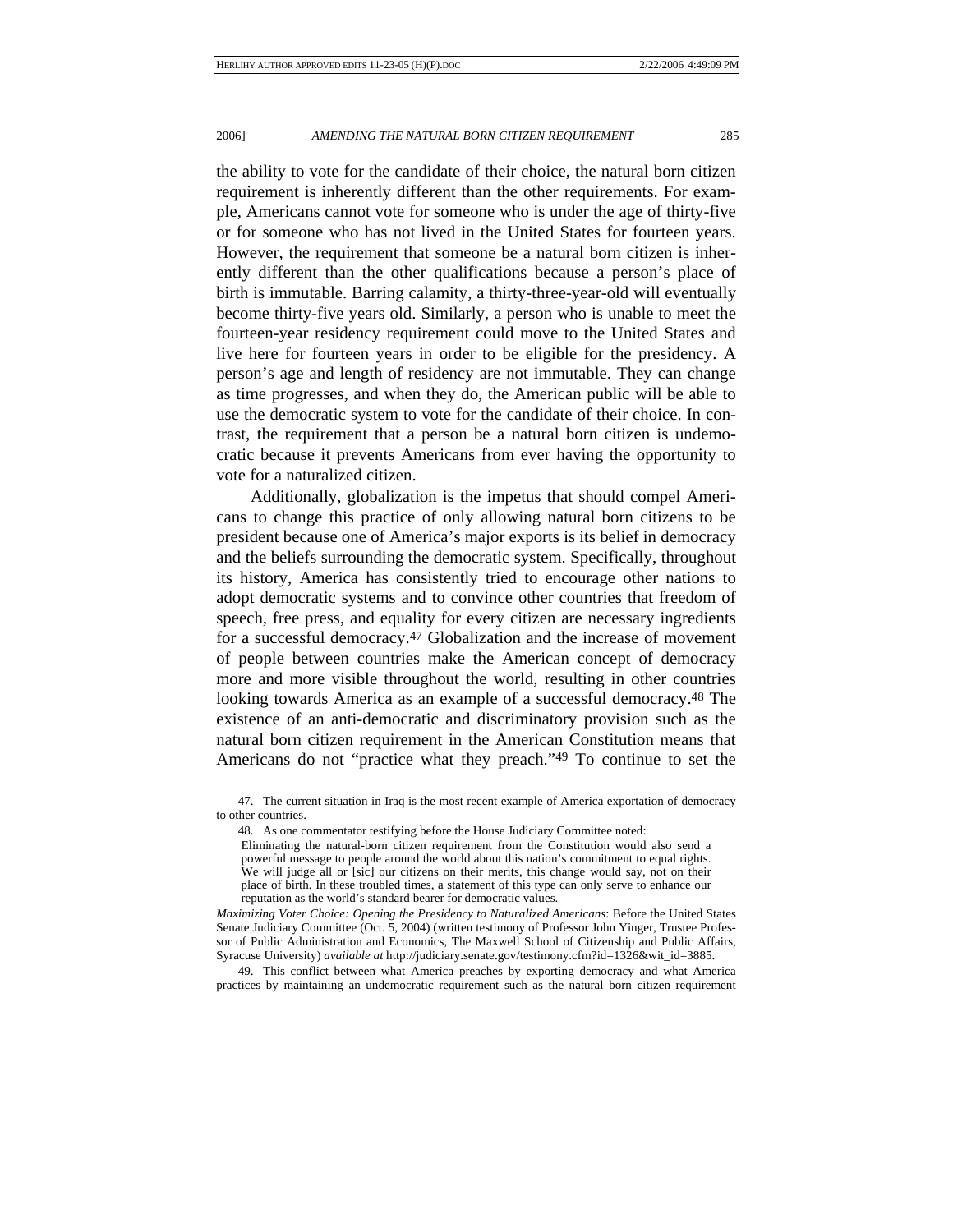right "democratic" example for others to follow, globalization dictates that America should lead by example and amend the Constitution to end discriminating against citizens based on their place of birth.

# III. ARGUMENTS AGAINST A CONSTITUTIONAL AMENDMENT AND WHY COMMON AMERICAN PERCEPTIONS OF GLOBALIZATION WILL PREVENT THE NATURAL BORN CITIZEN REQUIREMENT FROM BEING ABOLISHED

Although the increase in globalization has made the natural born citizen clause a relic of the past, the reality is that American perceptions about globalization will permit Americans to rely on their illogical fears and insecurities and reject any attempt to abolish the requirement. The first portion of this section will identify reasons why many Americans will choose not to abolish the natural born citizen requirement and highlight why many of these reasons are based on emotion rather than on reason. The second half of this section will identify some common reactions and beliefs about globalization and argue that these beliefs will be the justification that Americans seek to allow them to rely on their irrational fears rather than logic when they vote against a Constitutional amendment.

## *A. Reasons to Oppose Abolishing the Natural Born Citizen Requirement*

The following section will identify some of the reasons that Americans will rely on for not amending the Constitution. Not all of these reasons are illogical; however, many of them are based on emotional beliefs about what it means to be a natural born citizen, and others are based simply on generalized fear. Additionally, although I would prefer to refer to the reasons in this section as "the most popular" or "the most frequently cited" reasons that Americans cite for not amending the Constitution, the truth is that some of these reasons are not things that people openly admit. People rarely write law review or newspaper articles touting their personal racist beliefs and admitting that the reason why they would not want to see a

could affect how the world views America. Joseph Nye, Dean of Harvard's Kennedy School of Government believes that "soft power," the "ability to get what you want by attracting and persuading others to adopt your goals," is a powerful tool to be used in foreign relations. Joseph S. Nye, Jr., *Soft Power: Propaganda Isn't the Way*, INT'L HERALD TRIB., Jan. 10, 2003, at 6. However, this ability to attract others depends on your credibility. *Id.* If you are not credible, it will be increasingly difficult to convince others to do what you want through soft power alone and you will have to resort to "hard power," "the ability to use the carrots and sticks of economic and military might to make others follow your will," in order to achieve your goals. *Id.* Accordingly, if one of America's goals is to export democracy without having to resort to economic sanctions or military action, the existence of this antidemocratic provision in our Constitution detracts from America's credibility. This lack of credibility could cause other countries to view America negatively, thereby limiting the effectiveness of our soft power, which may prevent America from achieving its goal of exporting democracy.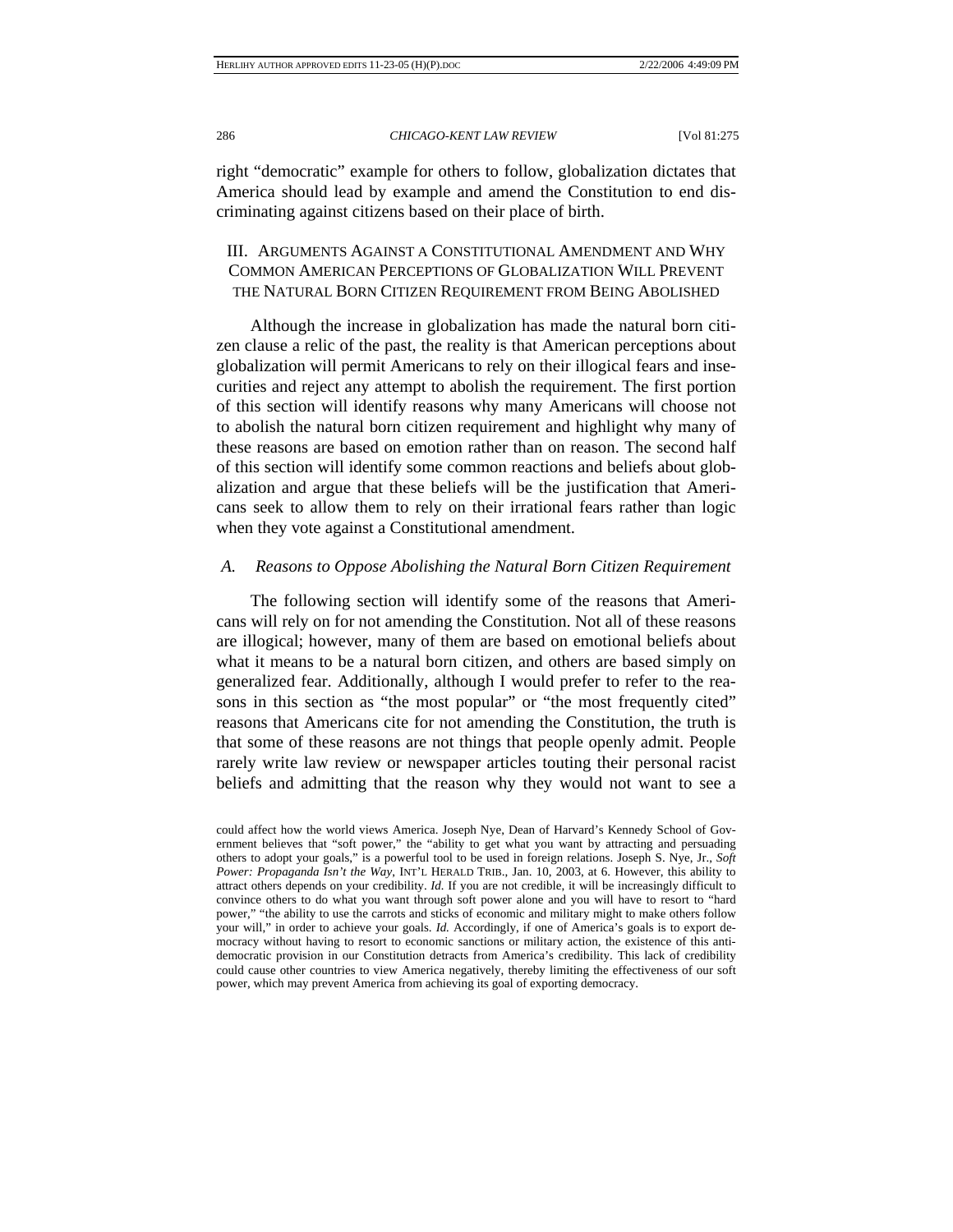naturalized citizen in the White House is because they believe that a naturalized citizen is more likely to be a race other than Caucasian. Therefore, although not all of the following reasons are frequently discussed in articles debating the merits of amending the Constitution, I believe that they carry significant force and play an important role in a person's decision-making process.

## 1. Fear of Change

Many Americans fear change. Admittedly, Americans do not fear all change. Although Americans tend to embrace change in certain areas such as technology, medicine, and manufacturing, a large number of Americans are hesitant to tinker with traditional American institutions such as the Constitution<sup>50</sup> because of the possible consequences that may result.<sup>51</sup> Specifically, people fear that passing a constitutional amendment will somehow destabilize the American legal system because any amendment to the Constitution opens the door for others to push forward Constitutional amendments to advance their own causes.52 The thought of an onslaught of amendments to the Constitution scares people into thinking that the Constitution will soon become nothing more than the United States Code—a set of laws that changes based on the whims of society—rather than the supreme law of the land to be amended only when absolutely necessary.53

Moreover, people are afraid that each amendment represents a movement away from the original intent of the Founding Fathers. A substantial number of Americans believe in the wisdom of the Founding Fathers and

 <sup>50.</sup> Tom Blackburn, *Amending the Constitution Hard, for a Reason*, COX NEWS SERVICE, Nov. 28, 2004 ("Most Americans are averse to tinkering with the Constitution.").

 <sup>51.</sup> This fear of change can be seen in the recent debate over whether the phrase "under God" should be removed from the Pledge of Allegiance. Even though this phrase was only inserted into the Pledge in 1954, many people believe that it has become part of the social fabric of America and should not be removed; however, others argue that it should be removed because the phrase violates the division between church and state. *See* KeepThePledge.com, Defending the Pledge of Allegiance and American Freedom, http://keepthepledge.com (last visited June 20, 2005); *see also* Elk Grove Unified School Dist. v. Newdow, 542 U.S. 1 (2004).

<sup>52</sup>*. See* Michael McGough, Editorial, *Guns and the Governator: Two Reasons to Amend the U.S. Constitution, but Some Liberals Don't Want to Alter a Jot or Tittle of that 'Scripture*,*'* PITTSBURGH POST-GAZETTE, Jan. 3, 2005, at A-15 (recognizing that Americans' desire to change the Constitution "may be dulled because the Constitution is under assault by various zealots who would amend it—in order to ban the virtually non-existent problem of flag burning, to make discrimination official with a gay-marriage prohibition, to take powers away from the Supreme Court to rule on such issues as the Pledge of Allegiance").

 <sup>53.</sup> Although this slippery slope argument has some basis in reason, the fact remains that the difficult amendment process should prevent an amendment such as removing the natural born citizen requirement from opening the floodgates for an influx of other constitutional amendments.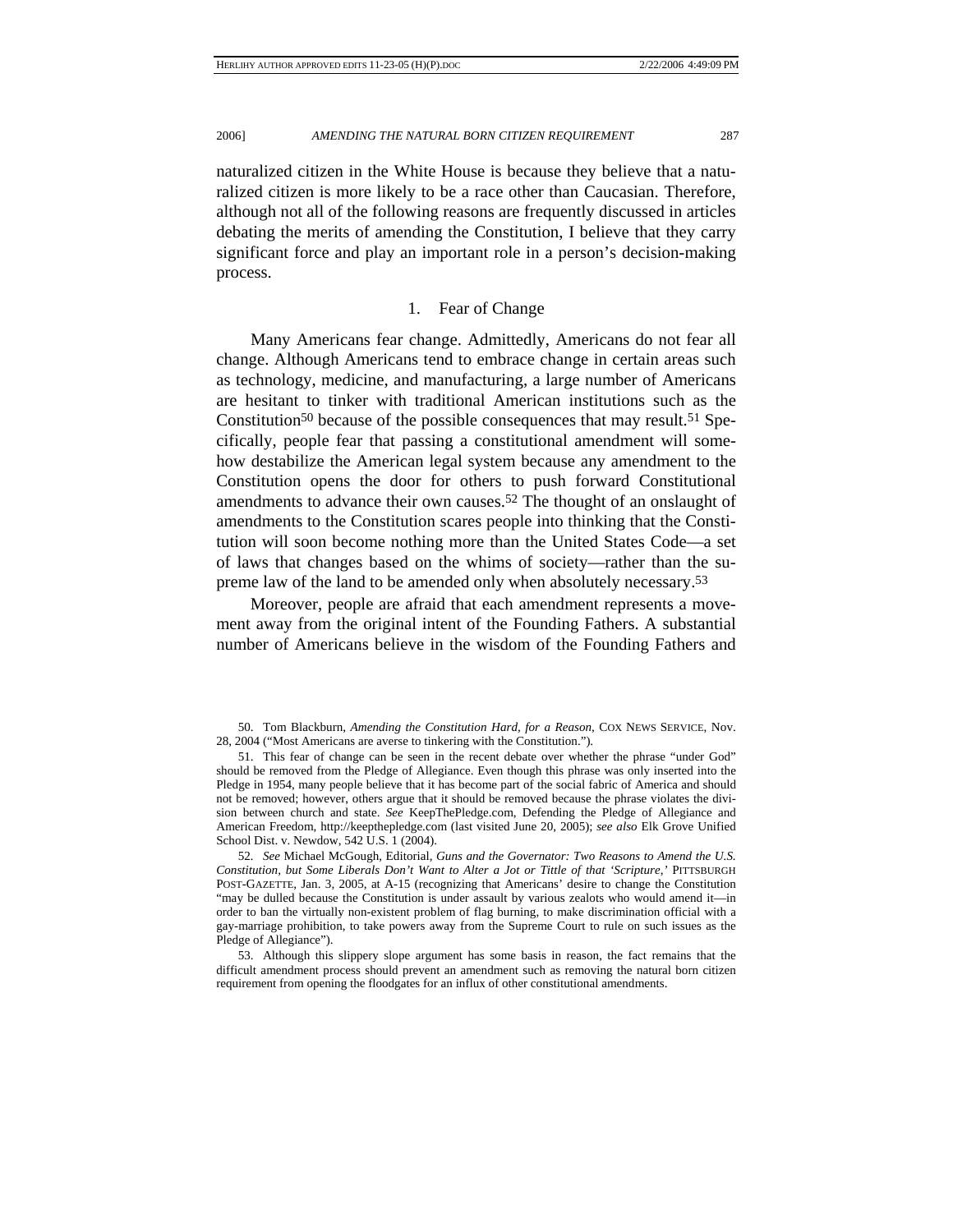have faith that the Founding Fathers made the best decisions for America.<sup>54</sup> Ultimately, whether fear of amending the Constitution is rational or irrational, the reality is that many Americans will oppose a Constitutional amendment to the natural born citizen clause because they are afraid that a Constitutional amendment will diminish the stability of the law in America and will move America further away from its roots.55

2. This provision just does not affect that many people.

Additionally, opponents of a Constitutional amendment argue that even if it makes logical sense to allow naturalized citizens to be eligible for the presidency, the natural born citizen clause simply does not affect enough people to justify a constitutional amendment. Unlike the Thirteenth Amendment, which abolished slavery, or the Nineteenth Amendment, which gave women the right to vote, the number of citizens that the natural born citizen clause discriminates against is relatively minimal. In addition to not affecting a huge class of people like the Thirteenth or Nineteenth Amendments, preventing someone from being eligible for the presidency is not as extreme as denying someone the right to be free or the right to vote because of the unlikelihood that a naturalized citizen will ever become president. When slavery was abolished, every slave was liberated. When women were given the right to vote, every woman was able to vote. In contrast, if the natural born citizen requirement is passed, not every naturalized citizen will run (or even want to run) for president. Only forty-three people have ever been president of the United States, and even though this provision discriminates against naturalized citizens, many argue that this discrimination is so limited in scope that it does not warrant the extraordinary remedy of a Constitutional amendment.56

<sup>54</sup>*. See* Editorial, *Unnatural Act?/Foreign-Born Citizens Don't Need to Become President*, PITTSBURGH POST-GAZETTE, Oct. 11, 2004, at A-10 ("It is a brave person who contradicts the wisdom of the Founding Fathers.").

 <sup>55.</sup> It could be argued that this fear of change is one of the primary reasons why the Constitution has been amended only 27 times in the last 225 years. *See* Haddock, *supra* note 10, at D1 (noting that a constitutional amendment requires a "swell of public support"); *see also* Mathews, *supra* note 27, at A1 (noting that only twenty-seven of more than 10,000 proposed Constitutional amendments have succeeded).

<sup>56</sup>*. See Unnatural Act?/Foreign Born Citizens Don't Need to Become President*, *supra* note 54 ("[A] good reason exists why other generations haven't rushed to change the situation—this isn't a problem and it doesn't need the drastic remedy of a constitutional overhaul. . . . President and vice president are the only offices in the land that naturalized citizens can't aspire to, but millions of Americans, by virtue of their circumstances and talents, can't reasonably expect to either. Only 43 men have been president, so the injustice of Article II is very marginal.").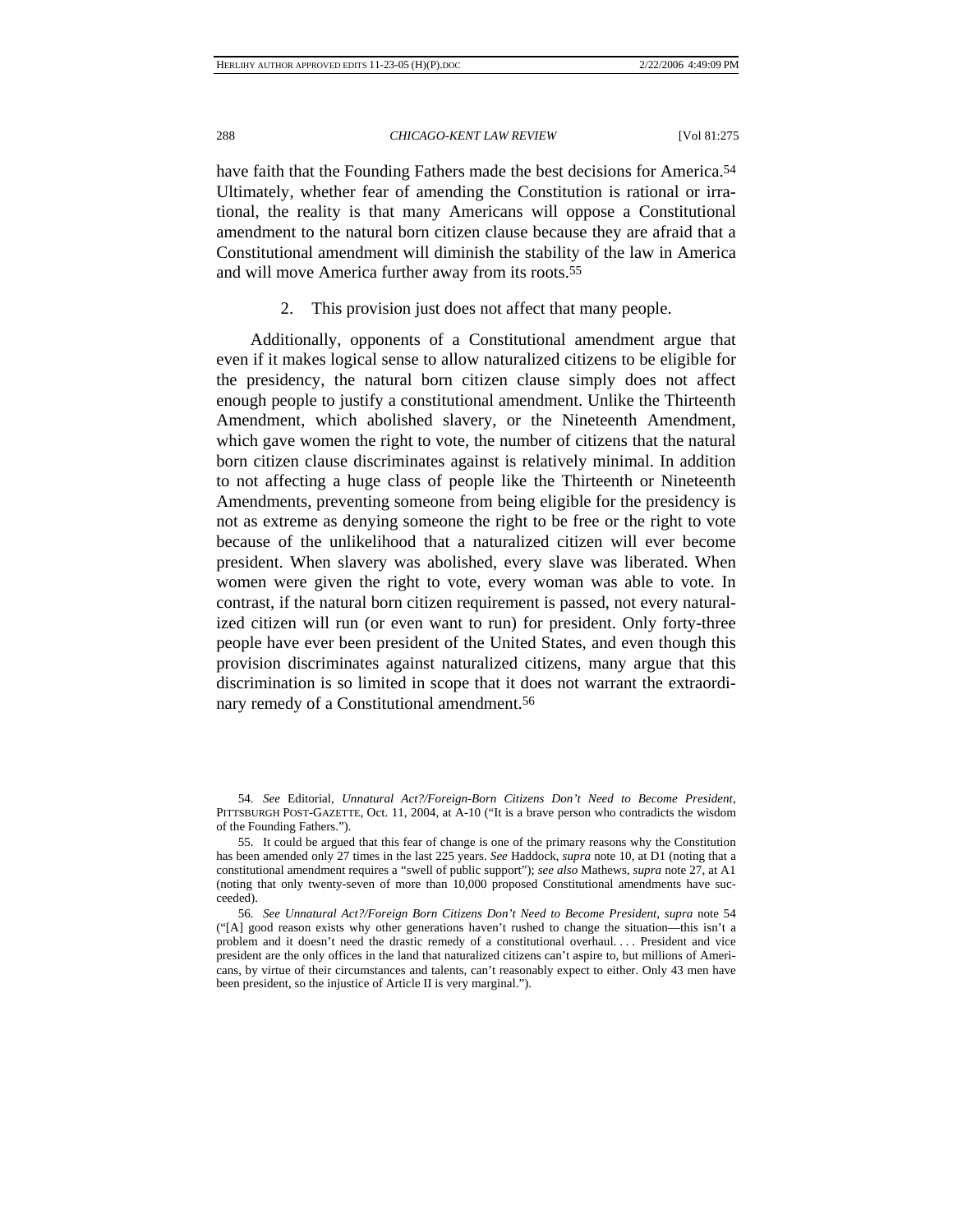## 3. Fear of Foreigners

Although people arguing against a Constitutional amendment do not typically admit that they oppose abolishing the natural born citizen requirement because they are afraid that a naturalized citizen might actually be working for a foreign government, the fear of foreigners amongst Americans has increased in the wake of the September 11th attacks. Similar to the fears that the Founding Fathers felt and the fear that John Jay mentioned in his letter to George Washington, the possibility that a foreigner will come in and somehow "take over" America continues to exist in America, albeit in a slightly different form.57 Although it seems unlikely and has even been called ludicrous that a foreign power would conspire to place someone with foreign allegiances in the White House,58 some Americans more legitimately fear that a naturalized citizen will somehow try to change America by promoting his own culture to the exclusion of others. For example, a foreign-born president could soften immigration policies towards immigrants coming from his "home" country, or allow his previous ties to a different country to influence certain foreign policy decisions such as whether to attack another country, when to issue economic sanctions against that country, or when to provide that country with American aid.<sup>59</sup> Although these concerns may appear reasonable,<sup>60</sup> this argument fails to recognize that a person seeking to become president will face intense public scrutiny during the election process, making it doubtful that anyone would be able to come to the presidency with a hidden agenda regarding a foreign country. Therefore, although people may claim that they do not want a foreign-born person in the White House because of the influ-

58*. Time for a Change?: Should Concerns Rooted Firmly in the 18th Century Still Disqualify Immigrants from Serving as President?*, *supra* note 7, at B6.

59. As one commentator noted:

Here's another scenario. Let's say foreigners are allowed to run for president, and someone from France gets elected. He's a great, upstanding individual with great ideas for this coun-

try's future. How do you think he would react if, during his term, we had to go to war against

France, his homeland, a place where many of his relatives still reside?

Will Gardner, Editorial, *Foreign-Born Not Fit for Presidency*, THE POST ONLINE, Jan. 31, 2005, http://thepost.baker.ohiou.edu/E.php?article=E4&date=013105.

 60. If this generalized fear of foreigners was a rational reason to oppose amending the Constitution, one would assume that the natural born citizen requirement would extend to other high-ranking political positions in the United States. However, the prohibition against naturalized citizens only applies to the president and the vice-president. Naturalized citizens are eligible to run for the Senate, to sit on the Supreme Court, and to be the Secretary of State. *See* Lawrence J. Siskind, Editorial, *Arnold*  for Prez: Fix the Constitution and Let Foreign-Born Citizens Run for the White House, LEGAL TIMES, Jan. 3, 2005, at 28, 29.

 <sup>57.</sup> Unlike the situation today, the Founding Fathers were presumably afraid of foreigners out of fear that they were working for another sovereign. In contrast, today people are afraid of terrorists who are not working for a foreign government. Typically, today's terrorists are groups of people who share the same ideological beliefs and goals. *See generally* FRONTLINE, *infra* note 63.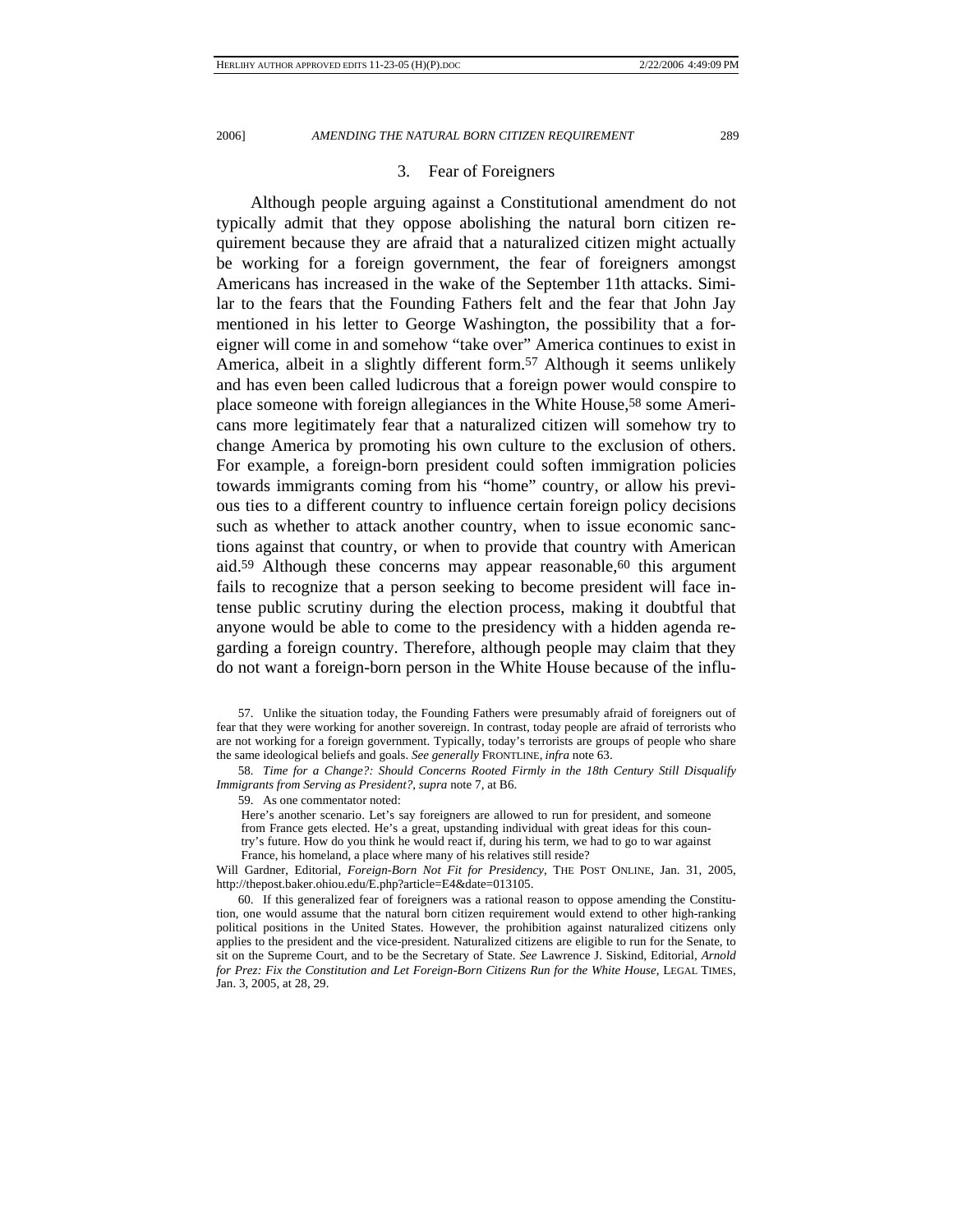ence that a person's foreign status may have on that person's policy decisions, the truth is that many people simply distrust foreigners.<sup>61</sup>

Distrust of foreigners is nothing new. The Founding Fathers distrusted foreigners so much that they included the natural born citizen clause in the Constitution initially. Although some people argue that a general distrust of foreigners is merely thinly veiled racism,62 older Americans may believe that their fear of foreigners is legitimate after having lived through World War I, World War II, and the Cold War. Although people hope that this fear diminishes as these events fade into history, events such as September 11th continue to bring this fear back to the forefront in the minds of Americans. Accordingly, even though being afraid of foreigners may seem warranted and rational in the wake of September 11th, relying on this fear as a reason not to amend the natural born citizen requirement is irrational because it is doubtful that a threat to America today would come from a foreign country. It is more likely that a threat would come from a group of people who are not officially sanctioned by any one particular foreign government, but instead are trying to achieve an agenda that includes destroying America.63 However, because the fear of terrorism often translates into a generalized fear of everything non-American,64 and some Americans believe that naturalized citizens are not "as American" as natural born citizens because of their ties to another country, fear of foreigners may be one of the main reasons why people will refuse to vote for a constitutional amendment regarding presidential eligibility.

 61. According to Forrest McDonald, a retired University of Alabama professor of American History, "Most Americans have an instinctive distrust of foreigners . . . and this has not changed appreciably in the last two, three, four years." Kasindorf, *supra* note 5, at 2A.

62*. See* Dean, *supra* note 30.

 63. For example, Osama bin Laden's movement against America is not meant to defend a foreign country; the purpose is to defend Muslim land. As Osama bin Laden stated in an interview with John Miller from ABC:

Allah has ordered us to glorify the truth and to defend Muslim land, especially the Arab peninsula . . . against the unbelievers. After World War II, the Americans grew more unfair and more oppressive towards people in general and Muslims in particular. . . . The Americans started it and retaliation and punishment should be carried out following the principle of reciprocity, especially when women and children are involved. Through history, American [sic] has not been known to differentiate between the military and the civilians or between men and women or adults and children. Those who threw atomic bombs and used the weapons of mass destruction against Nagasaki and Hiroshima were the Americans. . . . We believe that the worst thieves in the world today and the worst terrorists are the Americans. Nothing could stop you except perhaps retaliation in kind.

Interview by John Miller with Osama bin Laden, in Afghanistan, May 1998, http://www.pbs.org/wgbh/pages/frontline/shows/binladen/who/interview.html.

 64. "Recent polls suggest that two-thirds of the country is not ready for a foreign-born president. And broad anecdotal evidence, admittedly less scientific, indicates that we pretty much still hate immigrants." Gersh Kuntzman, *American Beat: Hyphenated in the U.S.A.*, NEWSWEEK, Oct. 27, 2003.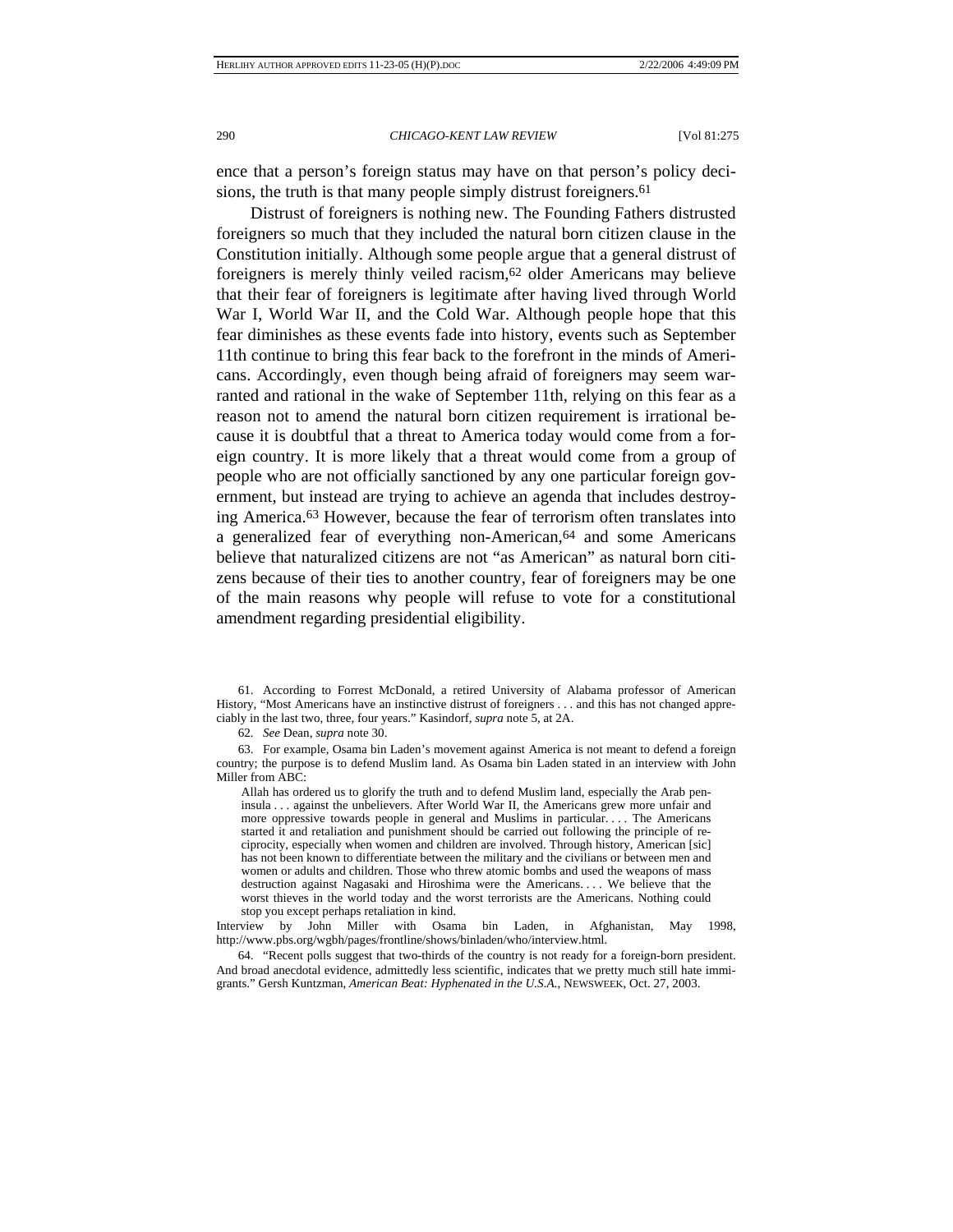A good illustration of Americans' fear and distrust of foreigners can be seen through an analysis of America's views on racial profiling both before and after September 11th. Prior to September 11th, many Americans believed that racial profiling was merely a method of discriminating against foreigners.65 However, post-September 11th, public opinion on this topic shifted markedly.66 Post-September 11th, many Americans came to believe that the need to protect national security justified the use of racial profiling. People throughout the country became suspicious of foreigners, even those "foreigners" who were actually American citizens.67 Ultimately, this fear, whether rational or irrational, will most certainly affect whether Americans abolish the natural born citizen requirement.

# 4. Loyalty

Along the same lines as a generalized fear of foreigners, opponents of a constitutional amendment argue that foreign-born citizens should not be eligible for the presidency because foreign-born citizens retain an emotional attachment and a sense of loyalty to their homelands. As California Senator Diane Feinstein noted, "I don't think it is unfair to say the president of the United States should be a native-born citizen. . . . Your allegiance is driven by your birth."68 Accordingly, Americans fear that a president who has an attachment to another country may allow that attachment to affect the decisions that he or she makes.69 Americans expect the

Deborah Ramirez et al., *Defining Racial Profiling in a Post-September 11 World*, 40 AM. CRIM. L. REV. 1195, 1199–1200 (2003).

 66. "Since the September 11, 2001 attacks on the Pentagon and the World Trade Center towers, racial profiling has taken on new significance and has left people who were previously committed to eradicating racial profiling less sure of where they stand." *Id.* at 1224. "A practice that once was considered by many to be a blatant civil rights violation is now accepted by some as a necessary tactic during a time of terrorism." *Id*. "According to a Gallup Poll, forty-nine percent of Americans would support a practice of Arabs and Arab-Americans, United States citizens or not, being forced to carry a special identification card; fifty-eight percent would support requiring Arabs to undergo more security checks at airports." *Id.* at 1225.

67*. See* Phil Hirschkorn & Michael Okwu, *Airline Faces Post 9/11 Racial Profiling, Discrimination Suits*, June 4, 2002, CNN.COM, http://archives.cnn.com/2002/LAW/06/04/airlines.discrimination/ (explaining how three American citizen passengers are suing four U.S. airlines for allegedly discriminating against them based on race).

68. Siskind, *supra* note 60, at 29.

 69. Along these same lines, it is impossible to know whether a person who was born in Mexico and came to live in America as a child has more or less of an emotional tie to Mexico than a person who was born in America to a Mexican-American family and culture.

 <sup>65.</sup> According to Professor Ramirez,

<sup>[</sup>N]ational surveys conducted prior to September 11 indicated that a majority of Americans, regardless of race, believed that racial profiling was a significant social problem. According to a national Gallup Poll released on December 9, 1999, fifty-nine percent of the adults polled believed that the police actively engaged in racial profiling and, more significantly, eightyone percent said that they disapproved of the practice.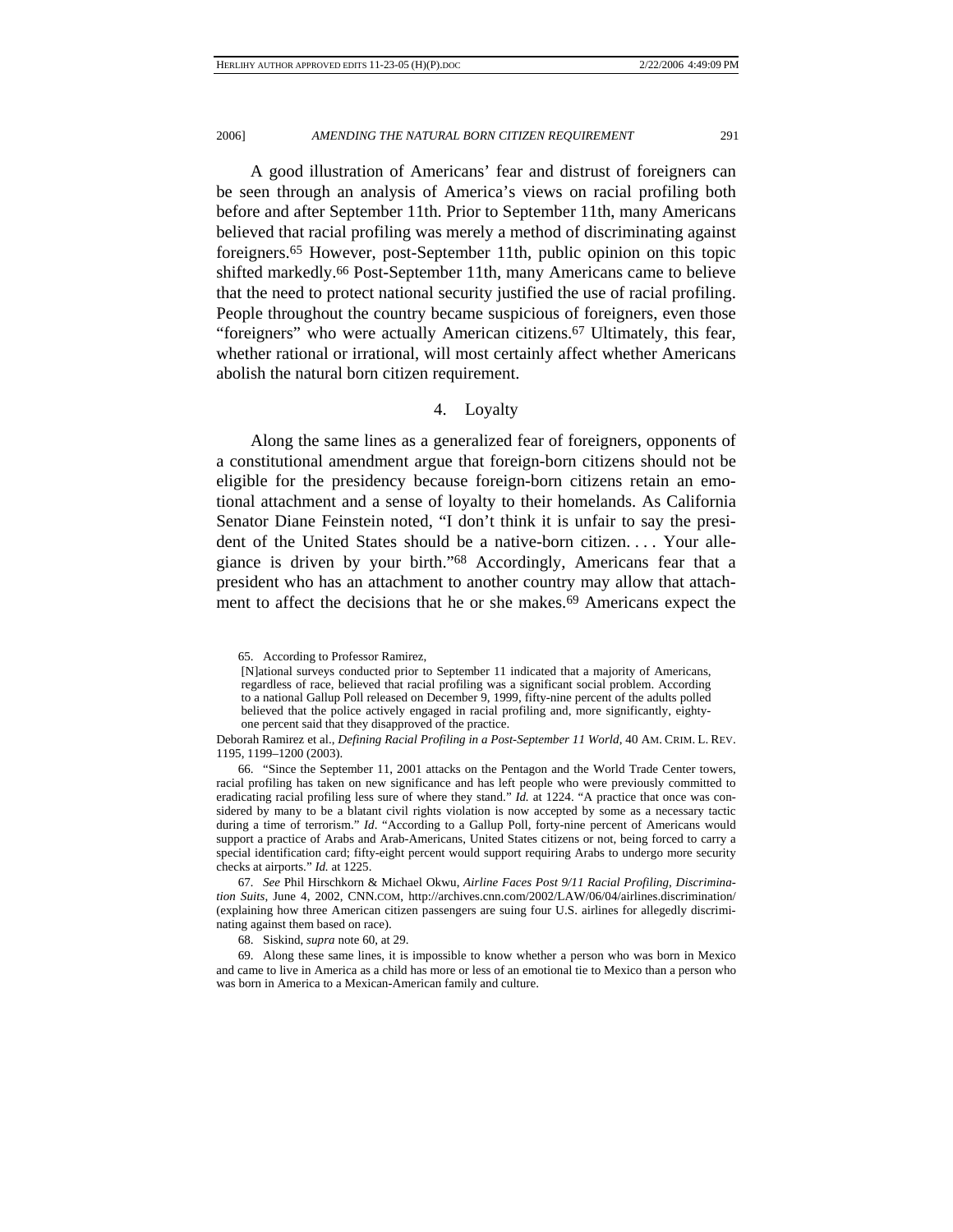president to put the United States above everything else. The American president must be prepared to make decisions for the good of the country. Whether a candidate is prepared to do that should be one of the primary inquiries of each presidential hopeful, not where the individual was born. Although the argument that naturalized citizens will have emotional ties to their homeland seems like a rational reason to oppose amending the natural born citizen clause, this argument fails to take into account the various situations under which many immigrants come to the United States. Many immigrants come to the United States to escape persecution in their own countries. Many naturalized Americans have been forced to risk their own lives and the lives of their children to escape tyrannical governments in their "home" country. Accordingly, these individuals may be more likely than natural born citizens to be loyal to America, the country that provided them with an opportunity to live free from fear of persecution.70

Secondly, deciding not to vote for an amendment abolishing the natural born citizen requirement because a potential presidential candidate may be loyal to his place of birth ignores the fact that many naturalized citizens believe very strongly in America and the opportunities available to immigrants in America because they did not have those same opportunities in their homelands. As Arnold Schwarzenegger stated in his speech at the Republican National Convention:

[I]n this country, it doesn't make any difference where you were born. It doesn't make any difference who your parents were. It doesn't make any difference if, like me, you couldn't even speak English until you were in your 20's. America gave me opportunities, and my immigrant dreams came true. I want other people to get the same chances I did, the same opportunities.71

Furthermore, voting against an amendment abolishing the natural born citizen requirement ignores the fact that many naturalized citizens made a conscious decision to live in the United States. They are not here simply by an accident at birth. Many of these immigrants risked their lives and left their family, friends, and culture to make America their home. These people often do not know anyone in the United States, are unfamiliar with the culture, and cannot even speak the language. Additionally, a naturalized citizen, unlike a natural born citizen, makes a conscious decision to become

<sup>70</sup>*.* Siskind, *supra* note 60, at 29 ("Foreign-born Americans, particularly those from totalitarian countries, tend to be the most fiercely loyal of all citizens.").

 <sup>71.</sup> Todd S. Purdum, *Upbeat Republicans Revive Bush Theme of Compassion*, N.Y. TIMES, Sept. 1, 2004, at A1.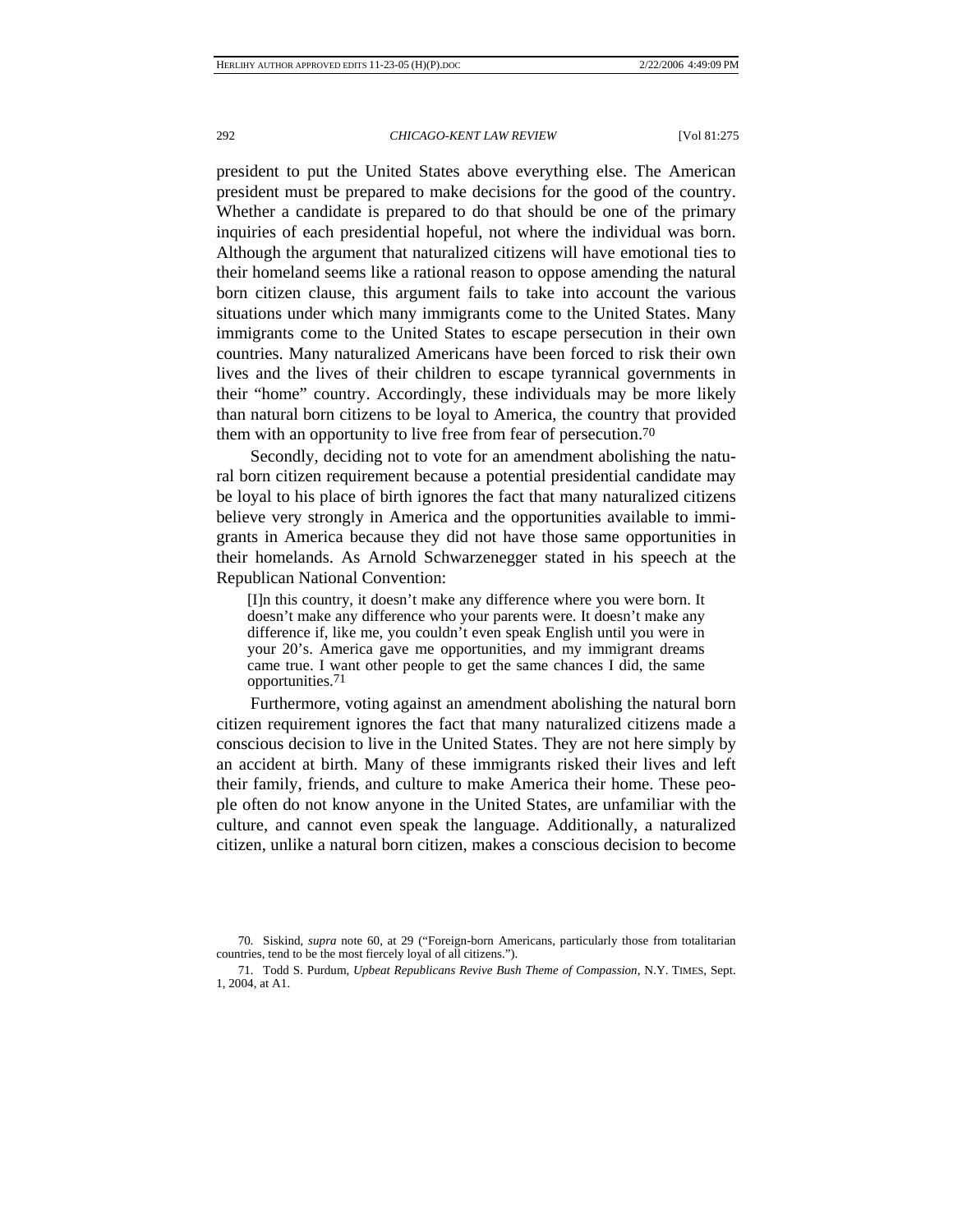a U.S. citizen and has to take an oath of allegiance to the United States.72 Citizenship is not automatic like it is for natural born citizens. Therefore, although believing that a foreign-born citizen should not be president because he has an emotional tie to his homeland may be a valid reason to vote against amending the constitution, this belief fails to take into account the rigors and sacrifices that naturalized citizens make in order to have the opportunities of American citizenship.

5. Failing to Understand What It Means to Be a Natural Born Citizen

Additionally, Americans may oppose amending the Constitution to allow naturalized citizens to run for president because they do not understand the difference between being a natural born citizen and being a naturalized citizen. Specifically, they do not understand what it takes to become a naturalized citizen.73 Therefore, when asked if the Constitution should be amended to allow naturalized citizens to run for president, many people may respond, "No, I don't want a foreigner to be president. An American should be president." Even though naturalized citizens are Americans who have satisfied very strict requirements before being eligible to become citizens, requirements that natural born citizens have not had to satisfy, some Americans believe that naturalized citizens are less American than natural born citizens. Although the ignorance of the American people sounds like a foolish and embarrassing reason for refusing to doing away with this dis-

I hereby declare, on oath, that I absolutely and entirely renounce and abjure all allegiance and fidelity to any foreign prince, potentate, state or sovereignty, of whom or which I have heretofore been a subject or citizen; that I will support and defend the Constitution and laws of the United States of America against all enemies, foreign and domestic; that I will bear true faith and allegiance to the same; that I will bear arms on behalf of the United States when required by the law; that I will perform noncombatant service in the armed forces of the United States when required by the law; that I will perform work of national importance under civilian direction when required by the law; and that I take this obligation freely without any mental reservation or purpose of evasion; so help me God.

*Id.*

 73. The United States Citizenship and Immigration Services website lists the following general requirements for a person to become a naturalized citizen:

1. Live in the U.S. as a permanent resident for a specific amount of time (Continuous Residence).

2. Be present in the U.S. for specific time periods (Physical Presence).

3. Spend specific amounts of time in your state or district (Time in District or State).

4. Behave in a legal and acceptable manner (Good Moral Character).

5. Know English and information about U.S. history and government (English and Civics).

6. Understand and accept the principles of the U.S. Constitution (Attachment to the Constitution).

United States Citizenship and Immigration Services, Becoming a U.S. Citizen, http://uscis.gov/graphics/citizenship/becoming.htm (last visited June 20, 2005).

 <sup>72.</sup> United States Citizenship and Immigration Services, Naturalization Oath of Allegiance to the United States of America, http://uscis.gov/graphics/aboutus/history/teacher/oath.htm (last visited June 20, 2005). The naturalization oath states: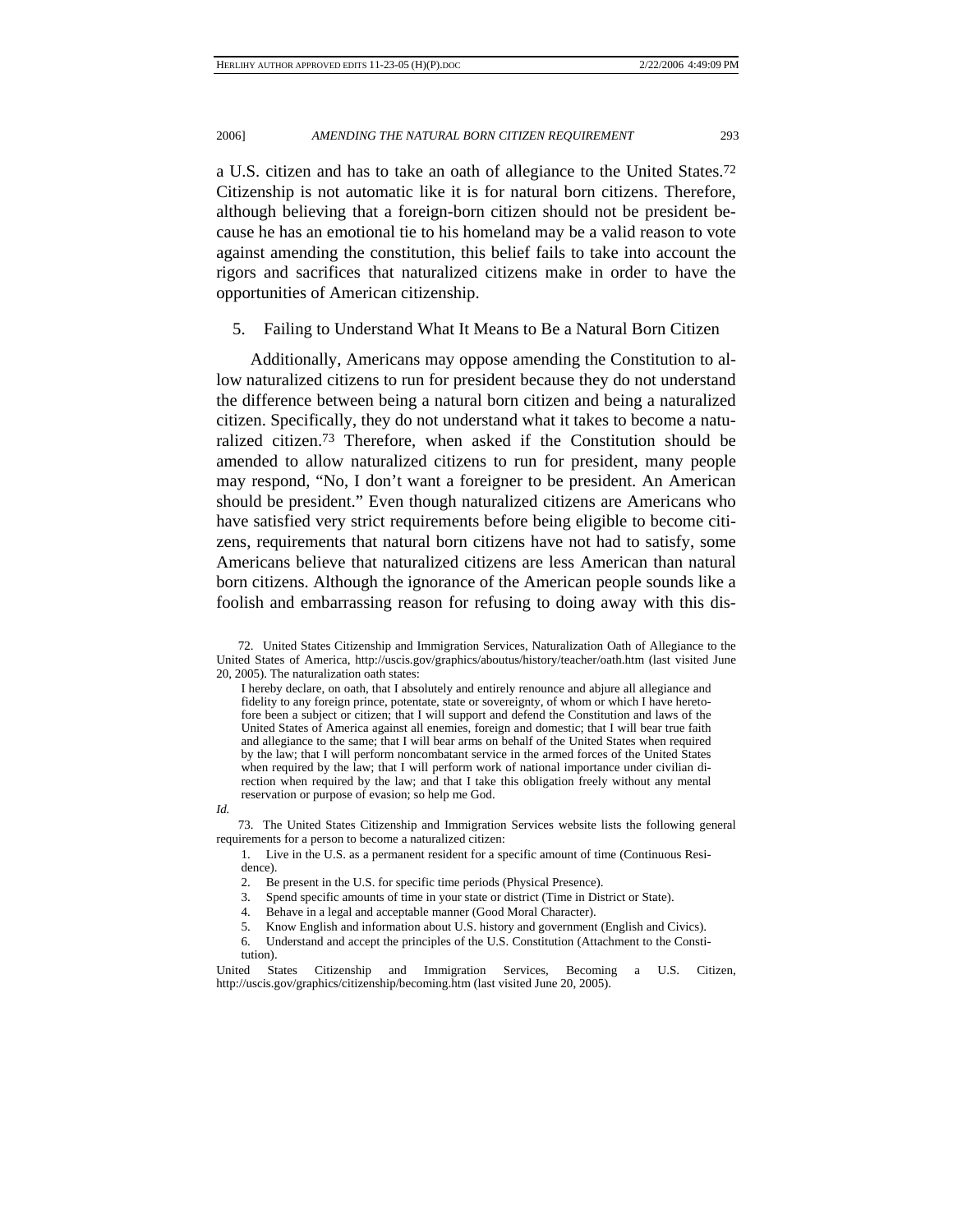criminatory practice, the failure of Americans to fully understand who is and who is not a natural born citizen may very well prevent a Constitutional amendment from passing simply because people do not truly understand what they are being asked to vote for.

## 6. Racism and Religious Intolerance

It is an unfortunate truth that many Americans are racist. Although tremendous progress has been made in race relations throughout this country's history, and especially within the last fifty years, racism continues to exist in American politics. For example, black candidates rarely generate enough votes to be elected, and researchers believe that this is primarily because white voters are reluctant to vote for a black candidate.74 This reluctance to vote for a non-white candidate75 may cause voters to oppose amending the natural born citizen clause because they fear that this is a first step toward having someone who is not white occupying the White House. This fear is irrational because non-white citizens are just as capable of being president as white citizens, and non-white natural born citizens, under the existing language of Article II, are eligible to be president. Despite these facts, it is possible that some Americans will oppose a Constitutional amendment because of their racist beliefs.

Similarly, there is a chance that Americans will not vote to amend the natural born citizen requirement for religious reasons.76 America faced the

74*. See* Patrick Reddy, *For Black Candidates, A Ceiling of Their Own*, WASH. POST, Jan. 19, 2003, at B4. Reddy highlights the impact that racism plays on politics and attempts to answer the question, "Why do mediocre white candidates often win the highest-level jobs while stellar black candidates succeed only when everything goes right?" "There seems to be a 'tinted glass ceiling' preventing black candidates from reaching the top offices—a ceiling held in place by a hard-core group of white voters who, in the words of former Congressional Black Caucus chairman Parren Mitchell, wouldn't vote for you, if you were black, 'even if you walked on water.'" *Id.* 

75*. Id.* This reluctance to vote for a non-white candidate is apparent through an analysis of preelection and post-election polling figures. *Id.* Pollsters have found that it is common for "white voters [to tell] interviewers that they are undecided and then [to vote] 10 to 1 against a black candidate." *Id.*  Moreover, research demonstrates that "on average, the margin in the actual election results differs from the margin in the pre-election poll by 10 percentage points to the white candidate's favor." *Id.* "When Anglo voters were asked by a pollster, they would indicate that they were supporting [the black candidate] because they didn't want to be perceived as a bigot. But in the privacy of the voting booth, they may have voted differently." Matt Hendrix, *Suppressed Prejudices Could Dash Kirk's Senate Bid*, DAILY TEXAN, Oct. 14, 2002, at 4.

 76. A recent posting on a weblog included what its author would like to see if the presidential eligibility clause were to be amended.

Given the choice to amend the Constitution I would place the following requirements on the Presidential Nominee and the same for VP or a member of the Presidential Cabinet. Parents: Both US born, Christian, raised and educated, Nominee: US born, Christian, raised and educated with four years active military service. (preferably one who has seen combat on the ground and the fighting from a foxhole when an enemy was trying to kill him.) I want a President who knows and understands that America was founded under the Christian philosophy, not Hindu or Muslim.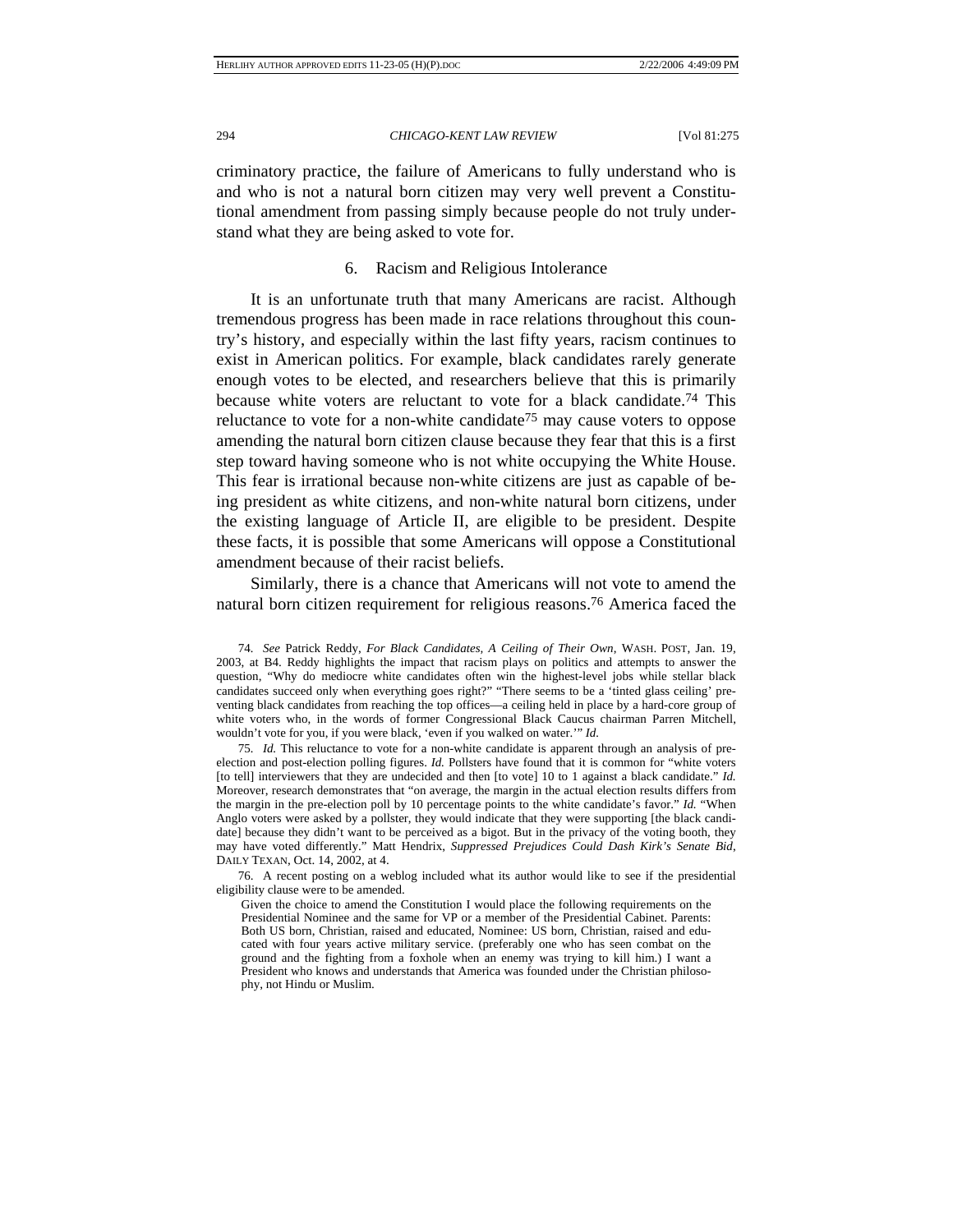"religion" question when John Fitzgerald Kennedy ran for President in 1960. Kennedy was the first Catholic ever to serve as President and many people in the country feared that this would somehow influence him while he was in office.77 Although it is doubtful today that Americans would have much to say if a Catholic was running for President, religion would likely be a central issue if a Muslim were to run for the highest office in America. Even though this concern is not a legitimate reason to vote against abolishing the natural born citizen clause because many natural born Americans are Muslims, many Americans may oppose a Constitutional amendment because of the possibility that a naturalized citizen would be more likely to be a Muslim, Hindu, or some other religion besides Christian.

## 7. The Signal this Amendment Would Send to the Rest of the World

Americans may oppose a Constitutional amendment because of the international perception that it would create. Even though the increase of globalization dictates that America should amend the natural born citizen requirement, Americans may oppose a Constitutional amendment because this type of change would signal to the rest of the world that America is willing to be one country of many and that Americans are interested in becoming part of a global world culture. Commentators refer to the symbolic nature of the law as the "expressive function of law" and recognize that Constitutional amendments may have a dual effect.78 For example, a Constitutional amendment to ban flag burning may not only deter people from burning American flags but also signal how important patriotism is to America.79 Similarly, opponents of a Constitutional amendment to amend the natural born citizen clause may believe that such an amendment would have dual effects. In addition to allowing naturalized citizens to become president, this amendment would signal to the global community that Americans want to become integrated with the rest of the world and that Americans no longer feel the need to be the leading country in the world but are content in being on equal footing with every other country. Although some Americans may believe that the expressive function of a Constitutional amendment is a positive signal to send, United States foreign

Posting of B4Ranch to Free Republic, http://www.freerepublic.com/focus/f-news/1294714/posts (Dec. 5, 2004, 5:28 PST).

 <sup>77.</sup> Herbert G. Klein, *Bush's Win, Bush's Challenge*, SAN DIEGO UNION-TRIB., Nov. 14, 2004, at G6.

<sup>78</sup>*. See* Cass R. Sunstein, *On the Expressive Function of Law*, 144 U. PA. L. REV. 2021, 2023 (1996).

<sup>79</sup>*. Id*.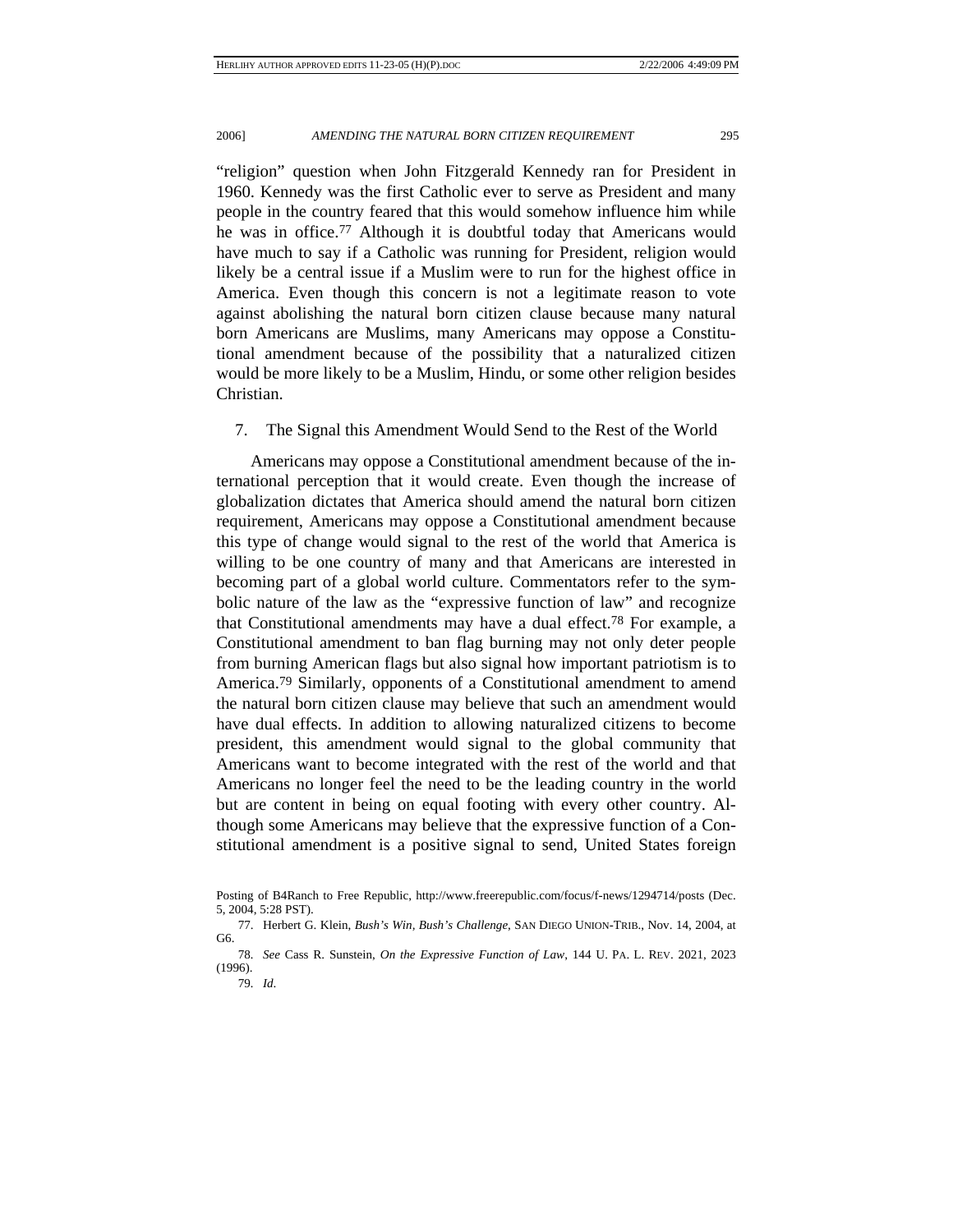policy indicates otherwise. Specifically, the United States government, led by the President who is elected by the people, takes great care in preserving its position as the world's only superpower.80 In light of this consistent policy, it is doubtful that Americans will support an amendment to the presidential eligibility clause because this could send the wrong signal to the rest of the world.

## 8. The President as a Symbol of America

Another powerful argument against abolishing the natural born citizen clause is based on the American tradition and history surrounding the presidency. Americans view the presidency not only as a symbol of America and American values but also as a symbol of America's power and strength. Symbols such as flags, ribbons, songs, and phrases have been important parts of the American cultural landscape, and although some people may not believe that the president is a symbol simply because he is a human being, the president and the presidency represent the traditions of America. Not only is the president the direct product of the American democratic system, but in his position as Commander-in-Chief of the armed forces, the president symbolizes the strength of America's military power and supremacy in the world. Accordingly, some Americans may believe that any change to the requirements for presidential eligibility will begin to chip away at the traditions and values of America that the presidency represents.<sup>81</sup> Although this may seem like an irrational reason for not abolishing discrimination against naturalized citizens, Americans may find that the symbolism behind the presidency is more important than the limited discrimination that the natural born citizen provision causes.

An interesting situation arises when one stops to consider what impact globalization will have on symbols such as flags, songs, and the presidency. Although Americans' need for symbols may lessen as the world becomes smaller and nations become more homogenized, it is possible that the continued expansion of globalization will force Americans to cling to these symbols in order to preserve the American identity. This need to preserve the American identity may very well be one of the main reasons why

<sup>80</sup>*. See* CHI. COUNCIL ON FOREIGN RELATIONS, GLOBAL VIEWS 2004: AMERICAN PUBLIC OPINION AND FOREIGN POLICY 1 (2004) ("The United States is the world's undisputed military and economic superpower. It has a more formidable global presence than ever, maintaining approximately 700 military installations abroad in 2003 and spending as much on defense in 2004 as the next 20 nations combined.").

 <sup>81. &</sup>quot;Whoever holds this office represents our country to the world. He or she is the embodiment of what we are all about. In my eyes, for someone to fit the aforementioned criteria, he or she has to be a natural-born U.S. citizen." Gardner, *supra* note 59.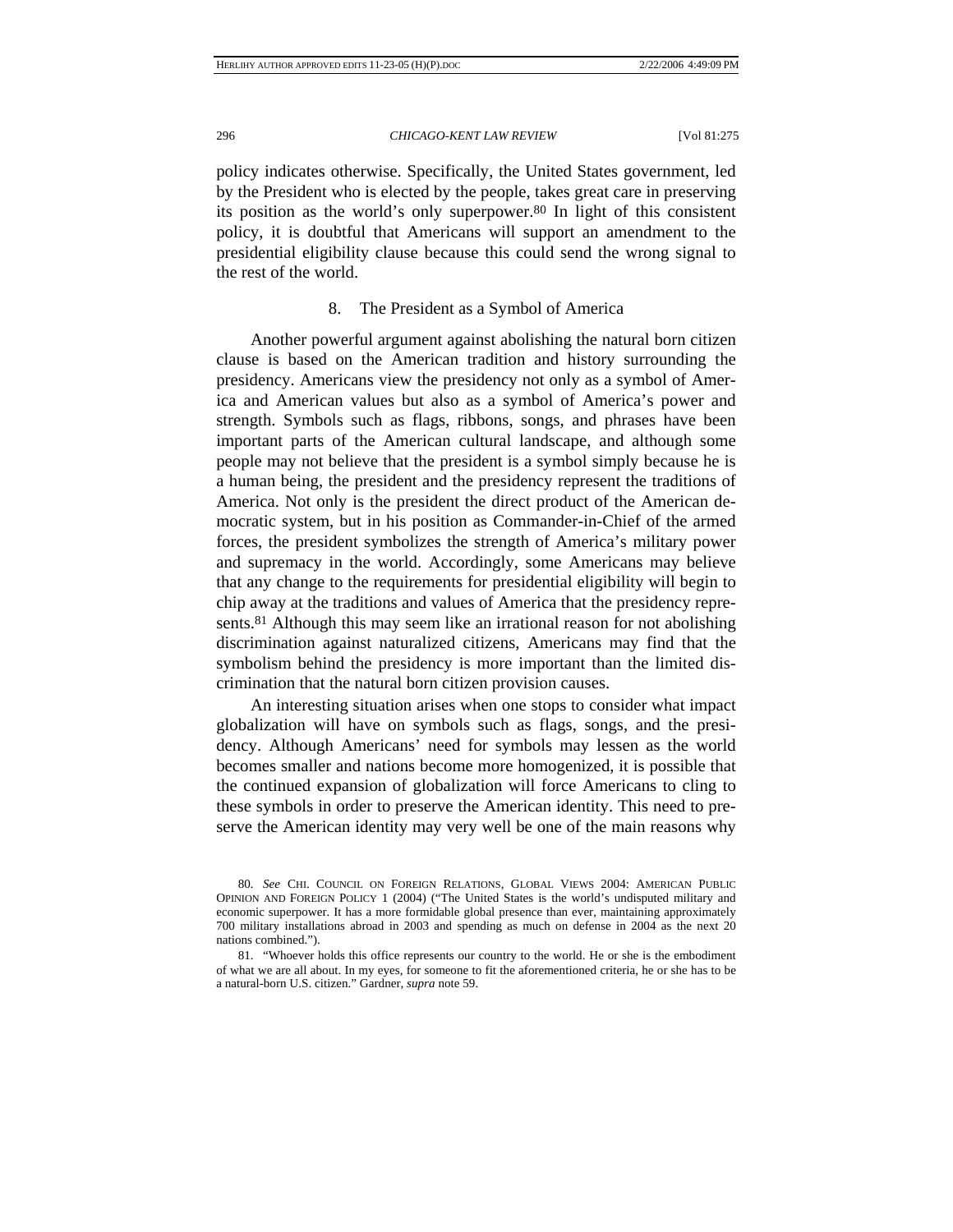Americans will view globalization in a negative light. Once this occurs, the impetus for repealing the natural born citizen clause ceases to have much force. Accordingly, Americans may rely on their belief that globalization is effectively eating away at "America" by lessening the strength of symbols such as the presidency to justify their decision to leave the natural born citizen requirement in place.

## *B. Common Perceptions About Globalization*

As noted previously, globalization provides a number of rational reasons to amend the Constitution and abolish the natural born citizen requirement. However, globalization and Americans' perceptions regarding globalization will also be a reason why Americans' irrational beliefs will prevail over the rational reasons.<sup>82</sup> Whether these perceptions about globalization are valid or are actually misconceptions is not really the issue. Regardless of their validity, these perceptions about globalization will convince the American public to oppose a Constitutional amendment. This section will identify some of these common beliefs<sup>83</sup> about globalization and identify why these beliefs will cause Americans to fall back on their emotional beliefs and lead them to vote against a proposed Constitutional amendment.

## 1. Americans do not understand globalization.

One common belief about globalization that may influence whether Americans rely on the rational reasons versus the emotion-based reasons is that globalization is really nothing more than the Americanization of the world. Many Americans simply do not understand the nature of the global economy and the concept of a global culture. Although it may be clear to scholars and economists that globalization is about the world coming together both culturally and economically, a typical American citizen may

 <sup>82.</sup> It is important to remember the difficulty that any Constitutional amendment faces. The sheer groundswell of support needed to have an amendment pass by two-thirds of the Congress and then to be ratified by three-fourths of the states is an enormous hurdle. *See supra* notes 22, 23 and accompanying text.

 <sup>83.</sup> It should be noted that these beliefs about globalization are certainly not the only beliefs about globalization, and some would argue that more positive beliefs about globalization are slowly replacing the negative or indifferent views expressed in this paper. *See infra* note 86. However, this paper does not argue whether Americans view globalization positively versus negatively; this paper argues that the negative or indifferent beliefs about globalization are plentiful enough to justify Americans' reliance on irrational fears rather than logical reasoning to avoid amending the Constitution's natural born citizen requirement. Therefore, even though Americans may be slowly becoming more accepting of globalization, there is simply not enough positive public support for globalization to make a Constitutional amendment a likely possibility.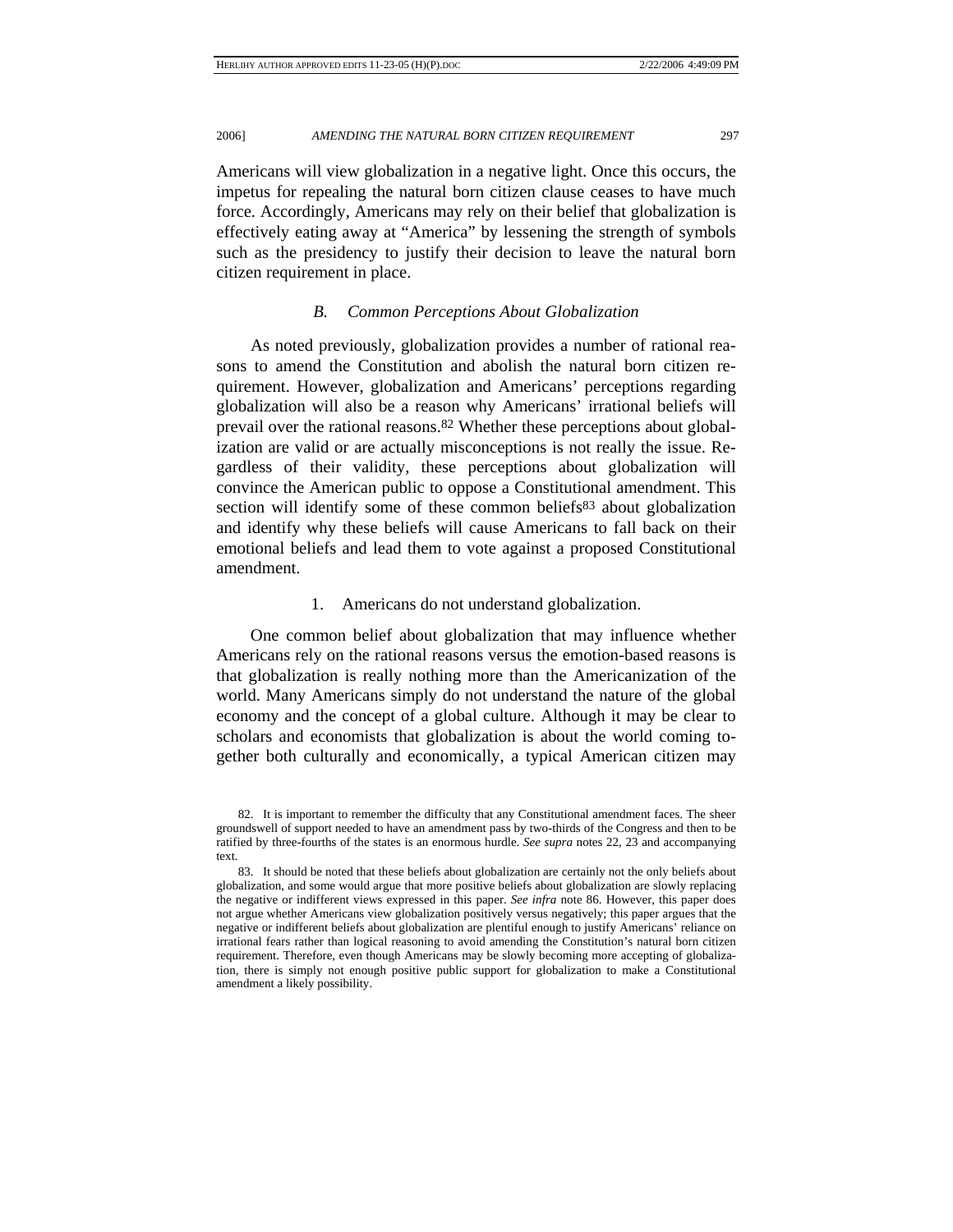have trouble understanding this because he sees globalization as it is portrayed on television. He is likely to see globalization as the idea of spreading McDonald's and Hollywood throughout the world.84 As Thomas Friedman recognized, "[G]lobalization is in so many ways Americanization: globalization wears Mickey Mouse ears, it drinks Pepsi and Coke, eats Big Macs, [and] does its computing on an I.B.M. laptop with Windows 98."85 Because these Americans do not understand that globalization is a two way street, including not only the exportation of American ideals and products but also the importation of foreign influences, products, and technology into America, many Americans are unlikely to feel that an increase in globalization is a good reason to change a 216-year-old presidential eligibility requirement. This failure to appreciate that globalization is about more than just spreading American products, ideals, and values throughout the world will effectively prevent people from understanding why the increase in globalization makes the natural born citizen requirement objectionable.

## 2. America as the World Leader

Additionally, a common reaction to globalization from Americans is that globalization can only bring America down. Although globalization, from an academic standpoint, sounds impressive and useful, the idea that America will benefit from cultural globalization when viewed from a practical standpoint is somewhat questionable. Americans already see America as the world's only superpower because of the strength of the American economy and the American military. Accordingly, when faced with whether to vote for a constitutional amendment abolishing the natural born citizen clause, globalization is unlikely to pressure Americans into doing so. Americans are likely to recognize that America is the leader of the world and that America achieved this position without having to change its cultural institutions to be more "global"; therefore, the only place that America can go by attempting to assimilate with the rest of the world is down. From a practical and short-term standpoint, a belief that globalization is unnecessary may cause Americans to rely on their emotional beliefs rather than reason and oppose amending the Constitution.

 <sup>84.</sup> Thomas L. Friedman, Op-Ed, *Angry, Wired, and Deadly*, N.Y. TIMES, Aug. 22, 1998, at A15. *See also* Kurt Kuehn, *Managing the Brand in an Age of Anti-Americanism*, SHIPPING DIG., Oct. 4, 2004, at 78. "We know that, increasingly, the line is blurred between globalization and Americanization. For many people, the terms are synonymous. For some, globalization is an American-led phenomenon designed to benefit the U.S." *Id.* 

 <sup>85.</sup> Friedman, *supra* note 84, at A15.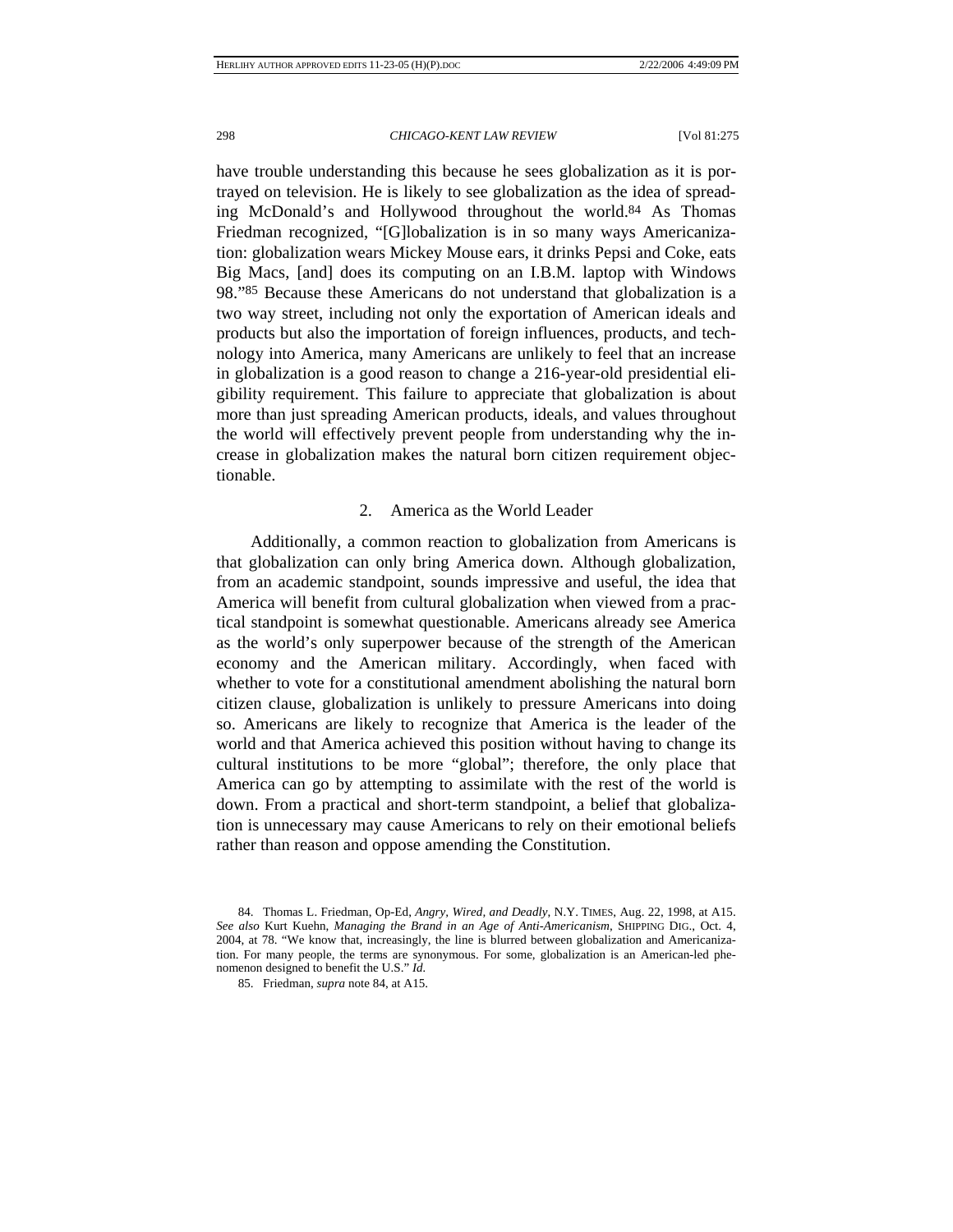## 3. Americans are not prepared to give up the American identity in favor of globalization.

In addition to not wanting to change the Constitution because America is already the world leader, many Americans simply do not believe that globalization is necessary because they see globalization as a process that will cause America to lose its identity. American history, traditions, values, and morals took America from a fledging group of colonies and made America into a superpower. A movement towards globalization, especially cultural globalization, could be seen as stripping America of the attributes that led to her rise in power. As seen in the aftermath of September 11th, Americans are proud of their heritage and proud of their country. Any attempt to change that identity will certainly be viewed with skepticism and this skepticism may concern Americans enough to convince them to leave the Constitution as it is.

## 4. Globalization as a Threat

Another issue with globalization is that many Americans see globalization in a negative light because it negatively affects their individual lifestyle.86 Specifically, many Americans believe that Americans are losing their jobs because of economic globalization and the resulting movement of American manufacturing jobs to places in the world where labor is less expensive. Additionally, many people view globalization in terms of America's immigration policy, believing that allowing widespread immigration directly affects them because many immigrants are willing to work for lower wages than their American counterparts.<sup>87</sup> Therefore, increased immigration results in American employers hiring immigrants rather than natural born citizens because employers are able to pay immigrants lower wages. Ultimately, the perception is that a natural born citizen must either accept lower wages in order to compete for jobs with immigrants or lose his job. In addition to these tangible economic perceptions about globalization,88 Americans may also see globalization as a threat to American values

 <sup>86.</sup> Interestingly, although polls indicate that 62% Americans believe that "globalization" has a "good" effect on the United States, these same polls indicate that 64% of Americans believe that "their way of life needs protection from foreign influence." PEW GLOBAL PROJECT ATTITUDES, VIEWS OF A CHANGING WORLD 85, 94 (June 2003).

 <sup>87.</sup> CHI. COUNCIL ON FOREIGN RELATIONS, *supra* note 80, at 13, fig. 1-2 (noting that 78% of Americans polled believe that "protecting the jobs of American workers" should be a "very important goal of U.S. foreign policy").

<sup>88</sup>*. See generally* Michael Sasso, *Little Local Effect Seen on Moving Jobs Abroad*, TAMPA TRIB., Oct. 26, 2004, at 1 (recognizing that public perception "holds that globalization is hurting the economy and job market").